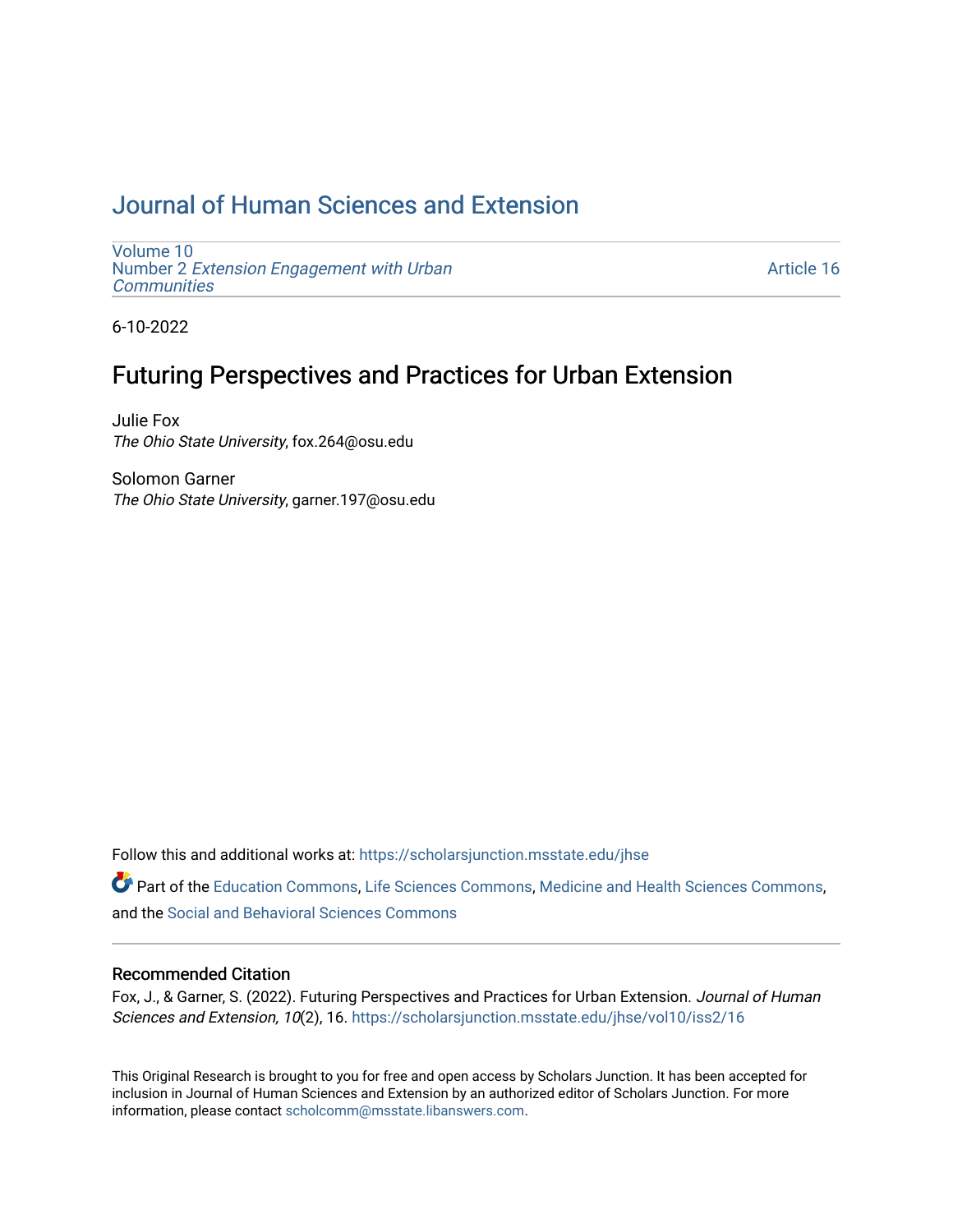# Futuring Perspectives and Practices for Urban Extension

#### Acknowledgments

The authors acknowledge Michelle Gaston, Ohio State University Extension, for her assistance in editing and formatting this article.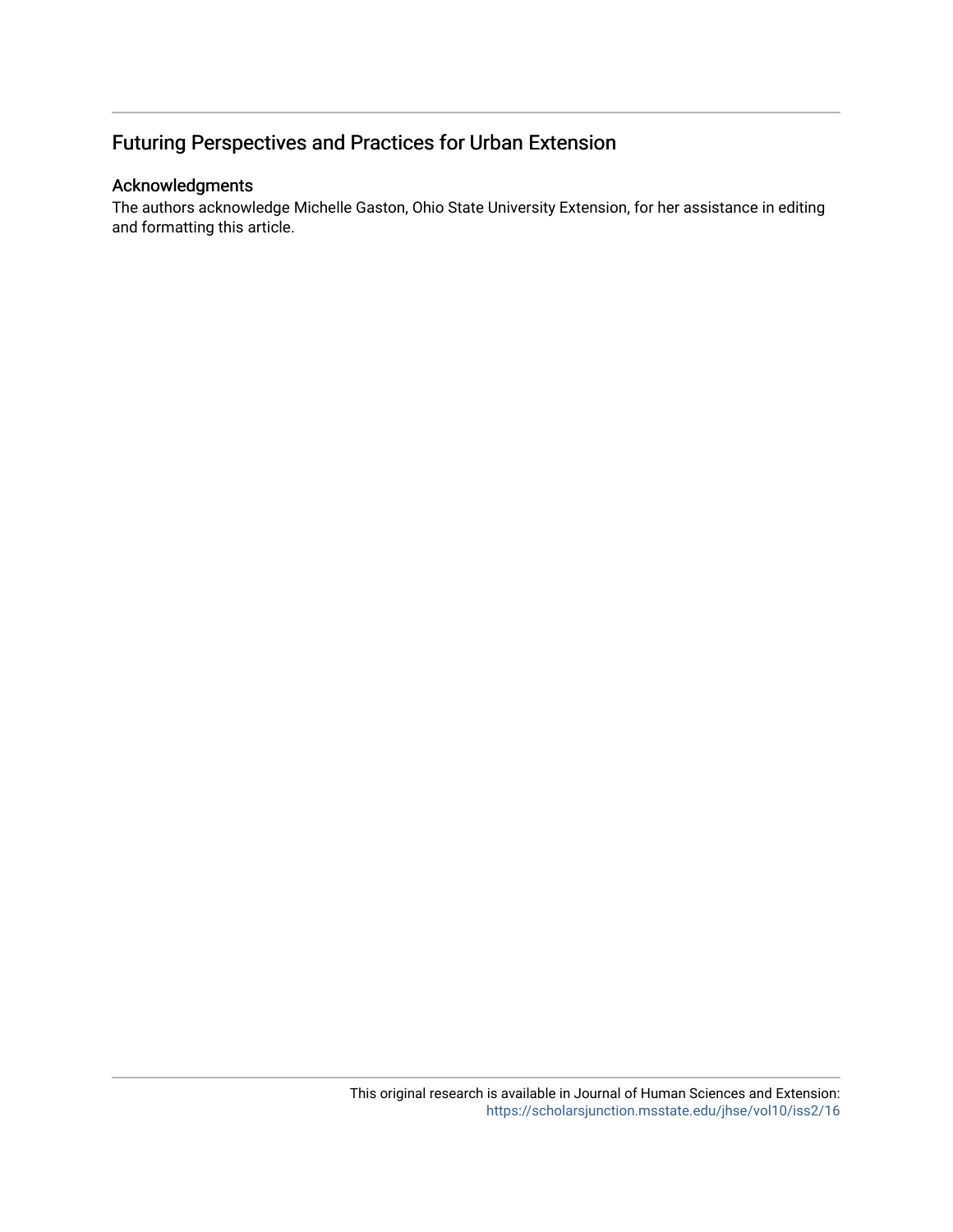# **Futuring Perspectives and Practices for Urban Extension**

**Julie Fox**

**Solomon Garner**

*The Ohio State University*

*Extension is well-positioned to engage strategically with urban communities now and in the future. A century of collaboration and proven impact provides Extension with a valuable foundation focused on relevant service accessible to all people; applied science and co-discovery; respectful and inclusive engagement; and commitment to community well-being. An exploration of the literature on the future, from the Extension perspective and from external viewpoints, informs a contemporary approach to focus on the future of urban Extension. An interplay of Extension professionals with diverse community stakeholders and dynamic technologies bridges past perspective and current context with practical methods to address the future. Essential practices for urban Extension professionals include developing futuring literacy, experimenting with innovative futuring approaches, managing decision making as Extension creates the future, and entrepreneurially addressing change throughout the futuring process. Increasing growth and diversity in metropolitan areas present an opportunity to blend familiar planning paradigms with a more emergent model for urban Extension in which change is continuous, and leadership is agile (Doyle & Brady, 2018).* 

*Keywords*: futuring literacy, entrepreneurial, organizational development, change

Throughout Extension's history, leadership explored various ways of addressing an increasing urban influence. The establishment of the National Urban Extension Leaders (NUEL) and other collective efforts created momentum and stability as a foundation for Extension's future in urban communities. Addressing the future of urban Extension is more important than ever as Extension leadership progresses beyond COVID-19. The worldwide pandemic provoked unprecedented change, with immediate and long-lasting impacts in all aspects of Extension. With assumptions disrupted, Extension personnel quickly navigated through risks, opportunities, and decisionmaking during tentative times. In the past century, university leaders have explored the future of Extension but never has the degree of uncertainty, urgency, and complexity so profoundly challenged current plans and future forecasts. While much attention has been invested in considering Extension's future, conducting strategic planning processes, and managing essential short-term priorities during the pandemic, Extension can benefit from better understanding a futurist perspective, further exploring diverse urban contexts, and intentionally improving futuring practices for urban Extension. The following exploration of literature on the future provides options to bridge past perspective and current context with practical methods to address the future of Extension in urban communities.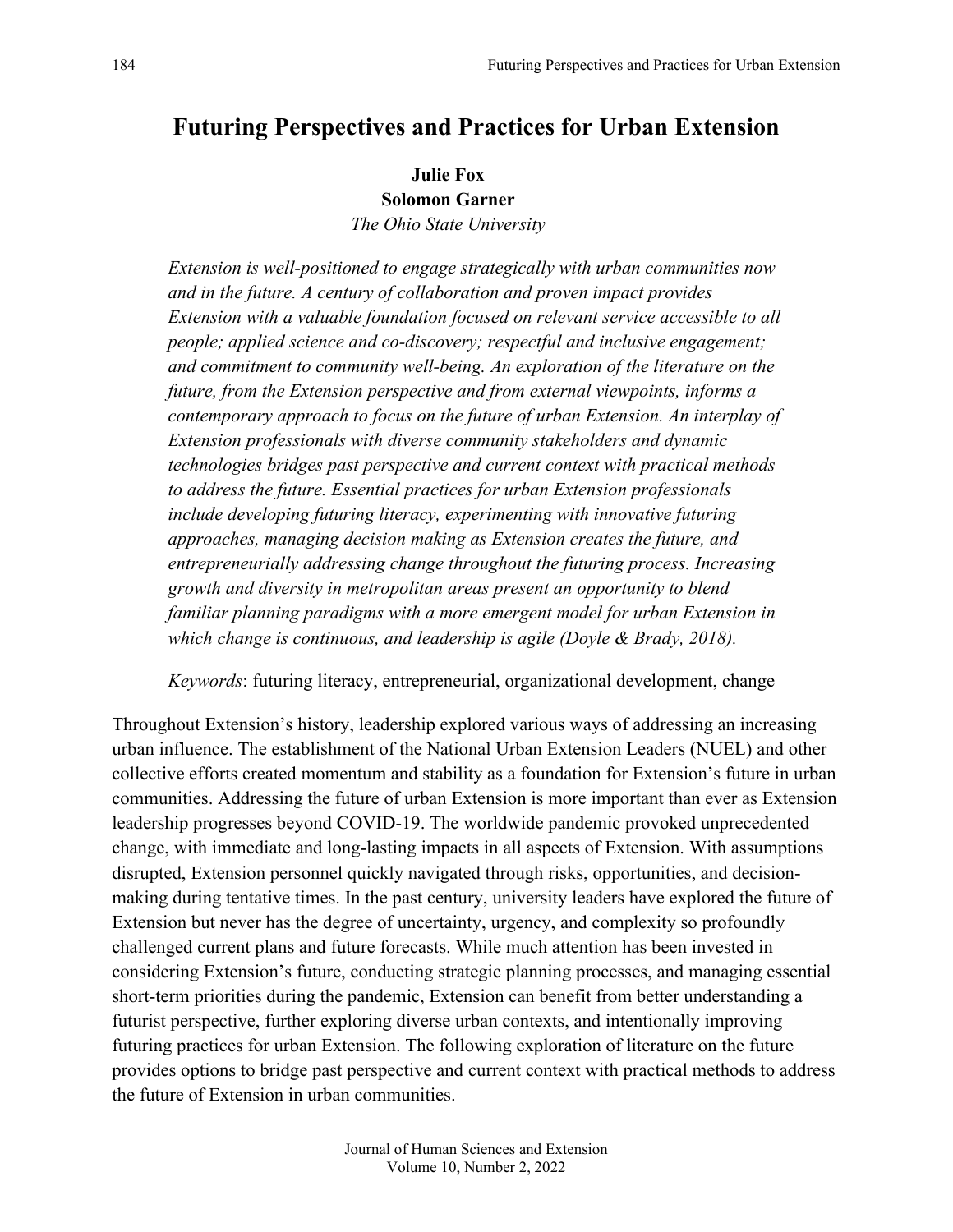#### **Past Perspective and Current Context**

University leaders have explored the future of Extension for decades (Geasler, 1988). In 1983, the U.S. Department of Agriculture published *Challenge and Change: A Blueprint for the Future* (1983), portraying Extension as a dynamic, innovative, and productive organization ready to change as new opportunities emerged. That same year, a Joint USDA-NASULGC Committee on the Future of Cooperative Extension focused on *Extension in the '80s* (VanderBerg, 1983). This was followed by a number of other efforts such as a Futures Task Force to the Extension Committee on Organization and Policy, which was appointed in 1986, a national Framing the Future project in the mid-90s (Anderson & Bloome, 1995), the Kellogg Commission (1999) *Returning to Our Roots: The Engaged Institution* on the Future of State, Land-Grant Universities, National Association of State Universities and Land-Grant Colleges report, and the book *Land-Grant Universities and Extension into the 21st Century* (McDowell, 2001).

The turn of the century prompted reflection on the past and speculation about the future for Extension and the Land-Grant University, with calls to reinvigorate and renew for distinctive relevance, accessibility, and active collaboration with communities to enhance the quality of life (Bull et al., 2004; Martin, 2001; McDowell, 2003; Spanier, 1999). Extension leaders explored the future of program development (Gagnon et al., 2015), personnel (Argabright et al., 2019; Harriman & Daugherty 1992), partnerships (Harder, 2019), and Extension's positioning and relevance in urban communities (Christenson & Warner, 1985; Fox et al., 2017; Peters, 2014; Ruemenapp, 2017; Young & Jones, 2017). Other themes reflected in the literature on the future of Extension include the influence of disruptive technologies (Astroth, 1990; King, 2018; King & Boehlje, 2000), the need for creativity and innovation (Franz & Cox, 2012; Warnock, 1985), and the evidence of trends (Caillouet & Harder, 2021). Rasmussen (1989) noted that Extension's future relies on the ability to adjust effectively to ensure programmatic relevancy and effective delivery.

In a more current context, Henning et al. (2014) stressed that Extension's future depends on following guiding principles of continued reliance on research and application to address the grand societal challenges that impact the nation's future, continued relevance and connection with the local community, and Extension's commitment to innovative educational approaches in communication and program delivery. At the 2021 National Extension Directors and Administrators Annual Meeting (2021), a series of sessions envisioning the future as a system without borders included topics about urban programs as well as diversity, equity, and inclusion. A 2021 review of state Extension websites revealed a variety of approaches to planning for the future without evidence of purposeful consistency across the United States. As the world experiences unprecedented change, Extension joins other university and community leaders in navigating through uncertainty and shaping the desired future.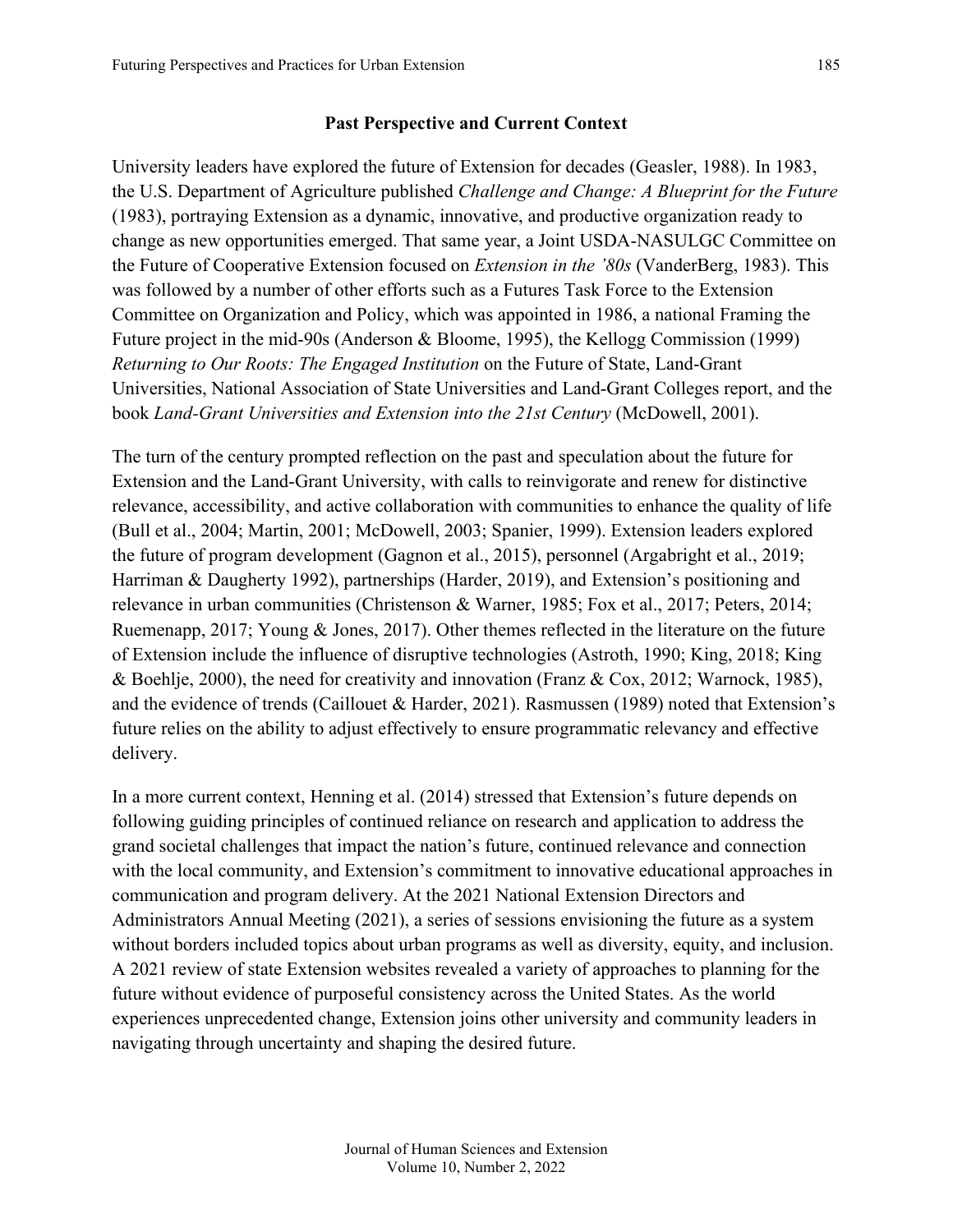### **What Can Extension Learn from the Literature on Futuring?**

Futuring is an essential competency that empowers the imagination and enhances peoples' ability to prepare, recover, and invent as changes occur (Miller, 2018). A brief historical perspective on the evolution of futuring provides a foundation to explore what's ahead with Extension in the urban context. This external perspective provides useful insights when blended with Extension's internal viewpoints.

# **The Evolution of Futuring**

Futurist manifestos began in the early 1900s with poet Marinetti calling for courage and audacity as he spoke of the future and encouraged others to stop emphasizing the past (Apollonio, 1973; Schnapp, 2009). In a review of the past 50 years of futures scholarship, Fergnani (2019) identified themes such as organizational foresight, past and futures, humanity, environmental futures, complexity, and technological trends. In *Futuring*, Cornish (2004) shared lessons of the great explorers that include preparing for what will be faced, anticipating future needs, using imperfect information, expecting the unexpected, thinking long- and short-term, dreaming productively, and learning from predecessors. The World Futures Studies Federation, a global network of leading futurists founded in 1973, has moved from predicting or forecasting the future based on trends to mapping alternative futures, shaping desired futures, embracing novelty, uncertainty, complexity, and emergence. In the "Evolution of Futures Studies" article in the *Futures* journal, Kuosa (2011) described the initial prediction and deterministic paradigm with mystic explanations, a second paradigm based on military indeterministic futures full of probabilities aims to control and plan, and modeling and systems thinking. Kuosa then introduced new emerging paradigms based on disconnecting from the Western control-based technical thinking and accepting internal dynamic fluctuations, paradoxes, and dialectic thinking. Futuring research and practice continue to emerge, with new possibilities blending competencies and tools relevant in university and urban community contexts.

# **Futuring Practices**

Strategic efforts to imagine and shape the future include game theory (De Mesquita, 2011), drama theory (Bryant, 2015; Oomen et al., 2021), the Delphi model (Mullner, 2019), the ERRC (Eliminate, Reduce, Raise, Create) as used in the book *Blue Ocean Shift* (Kim & Mauborgne, 2017), and other analytical, generative, and group decision-making approaches (Eden  $\&$ Ackermann, 2021; Mullner, 2019). Analytical methods explore what is likely to happen in probable futures by identifying patterns through trend analysis based on current and past developments, as well as forecasting, which includes extrapolating from available data to see what the evidence suggests for the future (Makridakis et al., 2020). Generative approaches engage diverse stakeholders in scenarios of possible futures to construct shared visions of possible and preferred futures, as well as foresight which uses multiple methods to imagine shared futures. Backcasting begins with a desirable future endpoint and then works backward to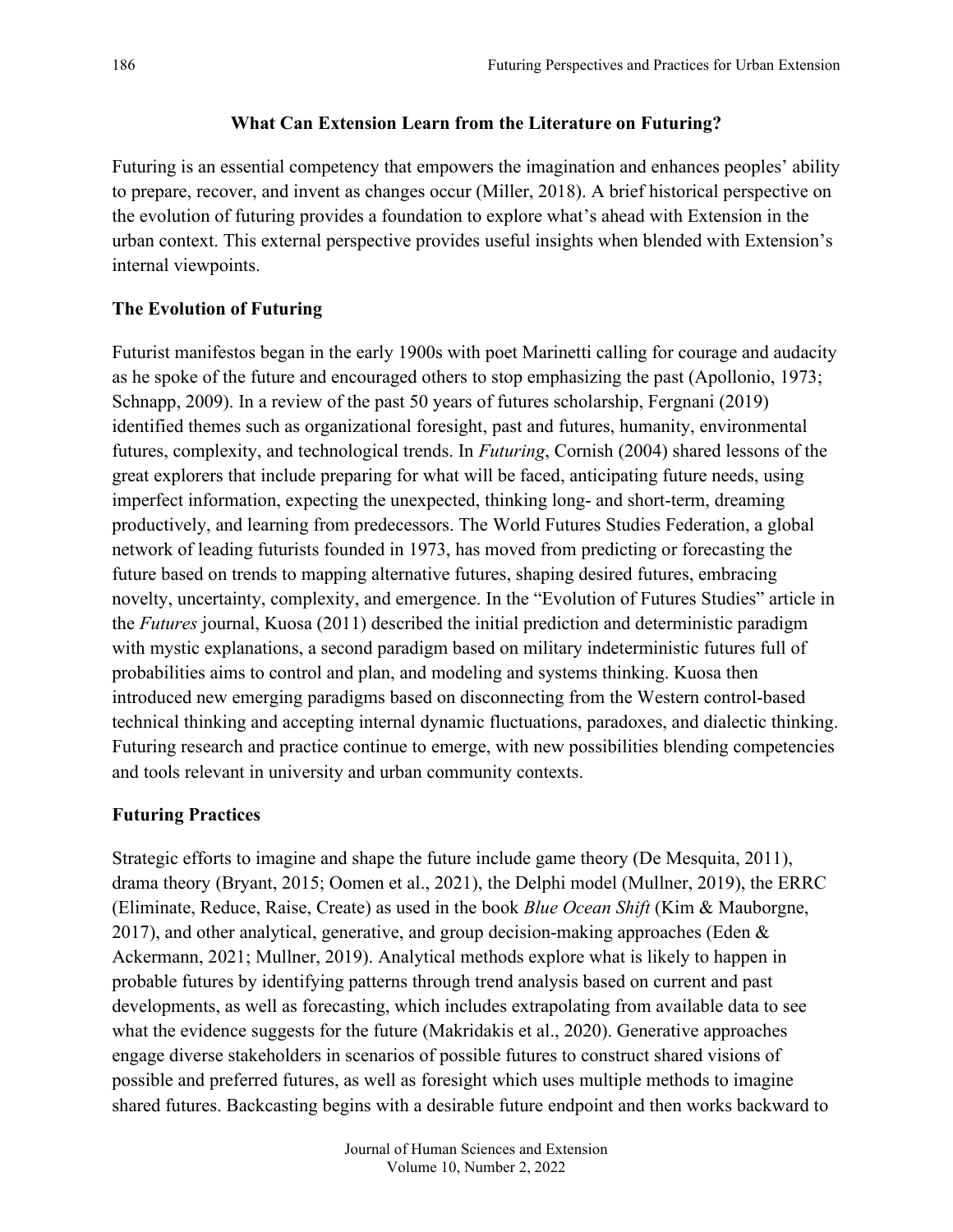determine a systemic framework for change with a chain of actions that lead from the present to the future (Bibri, 2018). Bouncecasting takes the forward and backward explorations a step further through scenario game iterations to make the promising aspects of the scenarios more likely and to avert or mitigate the negative aspects of the scenarios (Kahan, 2021; Pruyt et al., 2011). With a shared future vision to guide next steps, everyone sees the connections, alignment, pace, and momentum. Gorbis (2019), Executive Director of the Institute for the Future (IFTF), suggested engaging diverse groups of people in thinking deeply about complex issues, imagining new possibilities, connecting signals into larger patterns, connecting the past with the present and the future, and making better choices. With widespread uncertainty about the future combined with the scale, diversity, and complexity in metropolitan areas, an intentional approach to futuring is valuable.

### **Emerging Urban Perspective on the Future**

- Extension has a long history of exploring the urban context, including early 4-H programming in cities, to an inner city article in the *Journal of Extension* (Jones, 1968), the Big City Extension Conferences that began in the 1980s, an Urban Extension National Agenda (Urban Task Force, 1996), and a strategic framework developed by the National Urban Extension Leaders (NUEL, 2015). Extension must continue to enhance its response to the demographic trend of urbanization (Frey, 2021; Fry, 2020). As Extension considers the future of linking Land-Grant Universities with communities, the urban perspective remains essential. To explore diverse urban perspectives, Extension leaders can tap into sources such as The United Nations Habitat's Urban Agenda for a better quality of life for all.
- The National Association of Counties Large Urban County Caucus (LUUC)
- The National League of Cities, Urban Innovation
- The City Leadership Initiative from Harvard and Bloomberg
- The Future of Cities Conversations YouTube series presented by the Norman Foster Foundation and supported by Bloomberg Philanthropies
- The Urban Complex podcast or Forbes Insights Futures in Focus podcast series

Common themes from these sources include addressing complex challenges, improving quality of life, understanding diversity, innovating for social equity and environmental sustainability, and fostering conditions for a healthy community. In addition to these global and national resources, Extension personnel benefit from connecting with local organizations that are also exploring the future of their urban communities.

## **Futuring Practices for Urban Extension**

A futurist approach moves beyond traditional predictive intentions to developing futuring literacy and capacity; experimenting with contemporary futuring methods; managing decision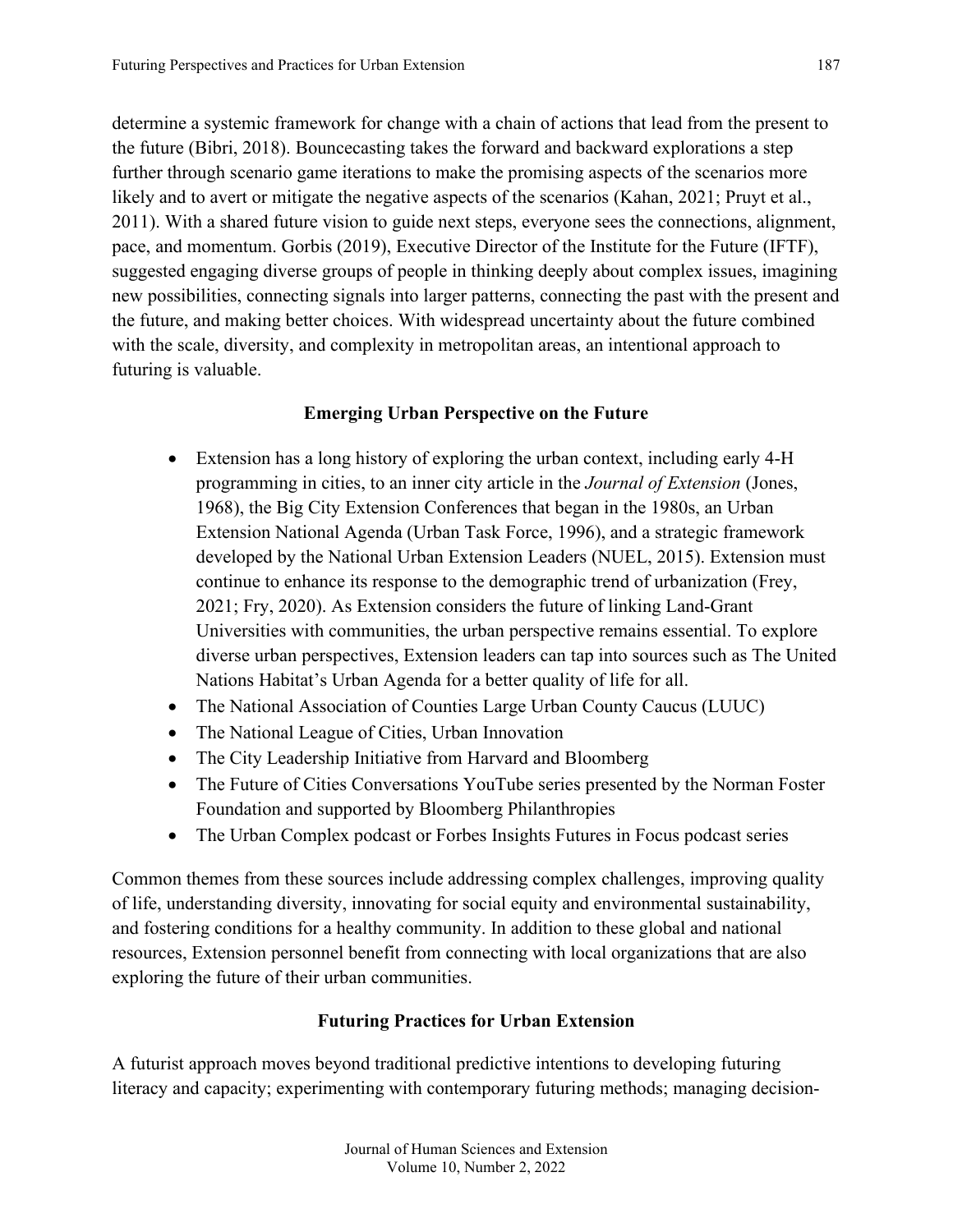making as Extension creates the future; and entrepreneurially addressing change throughout the futuring process (Bell, 1996; Inayatullah, 2013).

### **Develop Futuring Literacy and Capacity**

In the book *Future Shock*, Toffler (1970) noted that overwhelming complexity, speed, and content of change require learning, unlearning, and relearning. How does Extension develop futuring literacy and capacity? In the book *Transforming the Future: Anticipation in the 21st Century*, Miller (2018) provides a framework with attributes of futures literacy. The United Nations Educational, Scientific, and Cultural Organization (UNESCO) has demonstrated that people and communities everywhere can become more futures literate (see Figure 1). According to UNESCO, being futures literate empowers the imagination and enhances peoples' ability to prepare, recover, and invent as changes occur. Additional perspective was added by Häggström and Schmidt (2021), who advocated for empowering youth through futuring literacy, Kazemier et al. (2021), who addressed futuring literacy in the context of higher education, and Mangnus et al. (2021), who connected wicked problems and futuring.



# *Figure 1. [Futures Literacy](https://en.unesco.org/futuresliteracy/about) (UNESCO, n.d.)*

Futures consciousness recognizes the capacity an organization or an individual has in five dimensions: time perspective, agency beliefs, openness to alternatives, a holistic systems point of view, and striving for a better future not only for self but for others (Ahvenharju et al., 2018). Futuring capacity to imagine, use, and act upon the future can be developed through cognitive, motivational, and active dimensions (Pouru-Mikkola & Wilenius, 2021). The complexity, reality, and value of diverse stakeholder engagement acknowledged by these authors offer urban Extension professionals an opportunity to learn from and advance future literacy and capacity.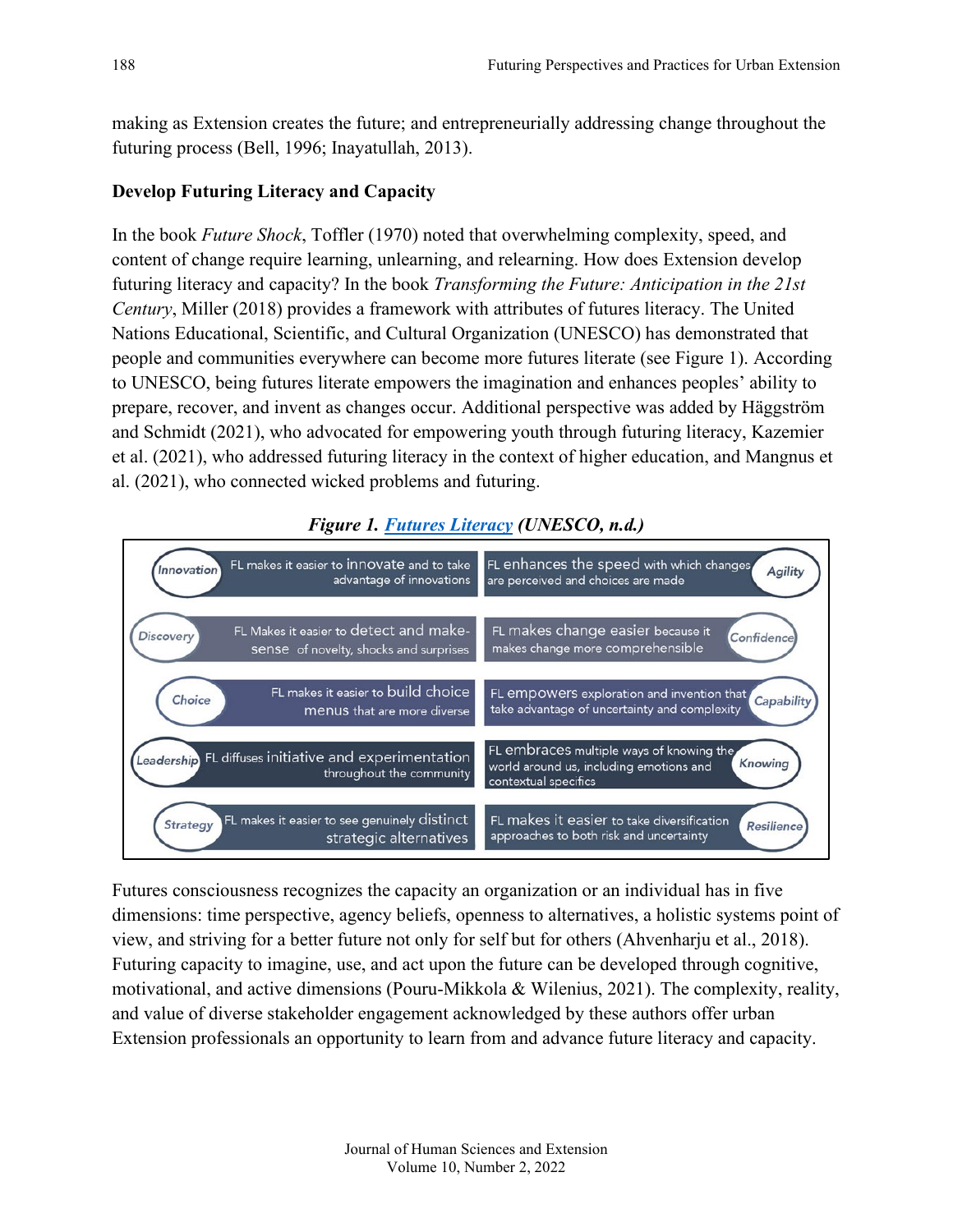### **Experiment with Contemporary Futuring Approaches**

Before experimenting with futuring approaches, Extension can assess current futuring and strategic planning practices to inform local and state teams on what is working and what improvements could be made for a more agile and inclusive process. Some practices, such as needs (and asset) assessments, advisory councils, and strategic planning may remain, but the methods of engaging stakeholders in the process may change given new technologies and futuring competencies. Rather than planning cycles prompted by anniversaries, funding crises, or leadership changes, urban Extension should engage in ongoing developments. Other improvements could focus on how Extension actively engages diverse groups of internal and external people collectively, such as

- scanning to connect signals into larger patterns,
- imagining and assessing new possibilities that create value,
- connecting the past with the present and the future,
- thinking deeply about complex issues,
- addressing the urban context and urban-rural interface, and
- using a flow of data and stakeholder engagement insights in decision making.

In the urban context, the number of people and signals, the diversity of perspective, and the complexity of scenarios present challenges to engagement in the futuring process. Cities seek to engage citizens as active agents of urban transformation (Caprotti et al., 2017). Futuring should include gathering multiple perspectives about possible diverse futures relevant in the context of cities and moving to pluralistic composites (Pollastri et al., 2017). The World Commission on Environment and Development recognizes the value of people in building a future that is more prosperous, more just, and more secure (Imperatives, 1987). Preparing for and creating the future of engagement with urban communities requires enhanced awareness, agility, and inclusive collaborative strategy.

The development of smarter and more resilient urban futures relies on the intersection of data analytics and collaborative urban science (Geertman et al., 2017). For a flourishing future, urban Extension professionals can create a sensing and signaling process and community that intentionally draws upon diverse experiences, values, and conflicts to inform research and strategies (Forlano & Mathew, 2014). This is not a process that occurs in silos or is conducted annually or every 3-10 years as part of strategic planning, but an ongoing and collaborative endeavor.

Signals related to elements in *A National Framework for Urban Extension* (NUEL, 2015) can reveal patterns and opportunities relevant to positioning, programs, personnel, and partnerships.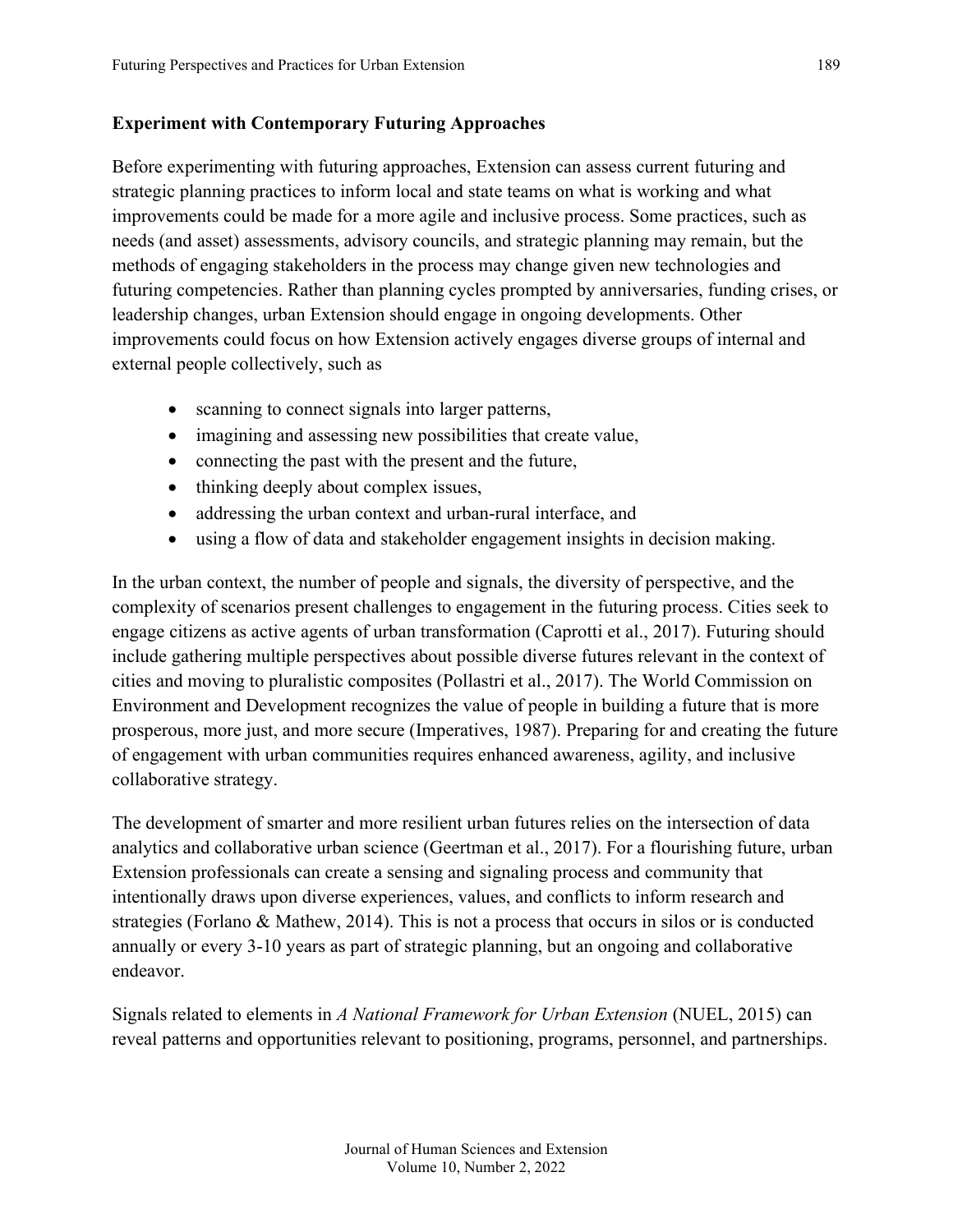### *Positioning*

The framework called for a significant presence in metropolitan areas to ensure the future of Extension. Sources to inform positioning include the Pew Research Report on Social Media Use (Auxier & Anderson, 2021) and the American Marketing Association 2021 Future of Marketing Survey (Charney & Kawles, 2021), which emphasized the value of respecting privacy and recognized growing consumer acceptance of new marketing technology. According to Forrester Research (Quantcast, 2021), marketers and publishers remain in an adaptive mode as they navigate pandemic recovery and ongoing fluctuations in consumer behavior. In a review of the literature, Bhimani et al. (2019) reinforced how organizations strategically use and leverage social media marketing strategy for connection, interaction, and innovation to achieve competitive advantage (Li et al., 2021). As Extension professionals aim to increase awareness, relevance, and connection in urban communities, it is important to recognize there are many different ways to tell the story of Extension and the Land-Grant mission, but it is only through getting people to see themselves as part of the story that it will be possible to imagine a different future (Ostrom, 2020).

#### *Programs*

For shifts related to programming in urban communities, begin by accepting that the term programs in the urban context may not always focus on educational events but can encompass facilitation, project management, advocacy, and relationship building (Ruemenapp, 2018). The people Extension engages with in urban communities are increasingly diverse, and programming incorporates equitable community engagement and culturally responsive education. Due to the scale in metropolitan areas, programs for the public good may focus on bite-sized experiences with Extension, which are delivered through trusted partners, as well as more in-depth ongoing, meaningful interactions with faculty, staff, and students. Education technology, hybrid learning, open educational resources, and micro-credentials are just a few of the current trends (Pelletier et al., 2021). Emerging trends include the Internet of Things, augmented reality, and virtual reality (Mobo, 2021). Urban Extension professionals can explore new ways to engage with community, understanding that some may be consumers, others will be contributors blending local knowledge with the latest research, and others are influencers amplifying unique innovations. Over the next decade, products will yield a full spectrum of services, experiences, and personal transformations (Johansen, 2020).

#### *Personnel*

In urban communities, Extension personnel includes a variety of faculty, staff, students, and volunteers working in full-time, part-time, and temporary project-based positions. Prior to the pandemic, Pew Research (Desilver, 2017) reported on the changing workforce, and the National League of Cities published *The Future of Work in Cities* report (DuPuls et al., 2016), noting the influence of technology, pathways for a diverse workforce, new workplace models, and other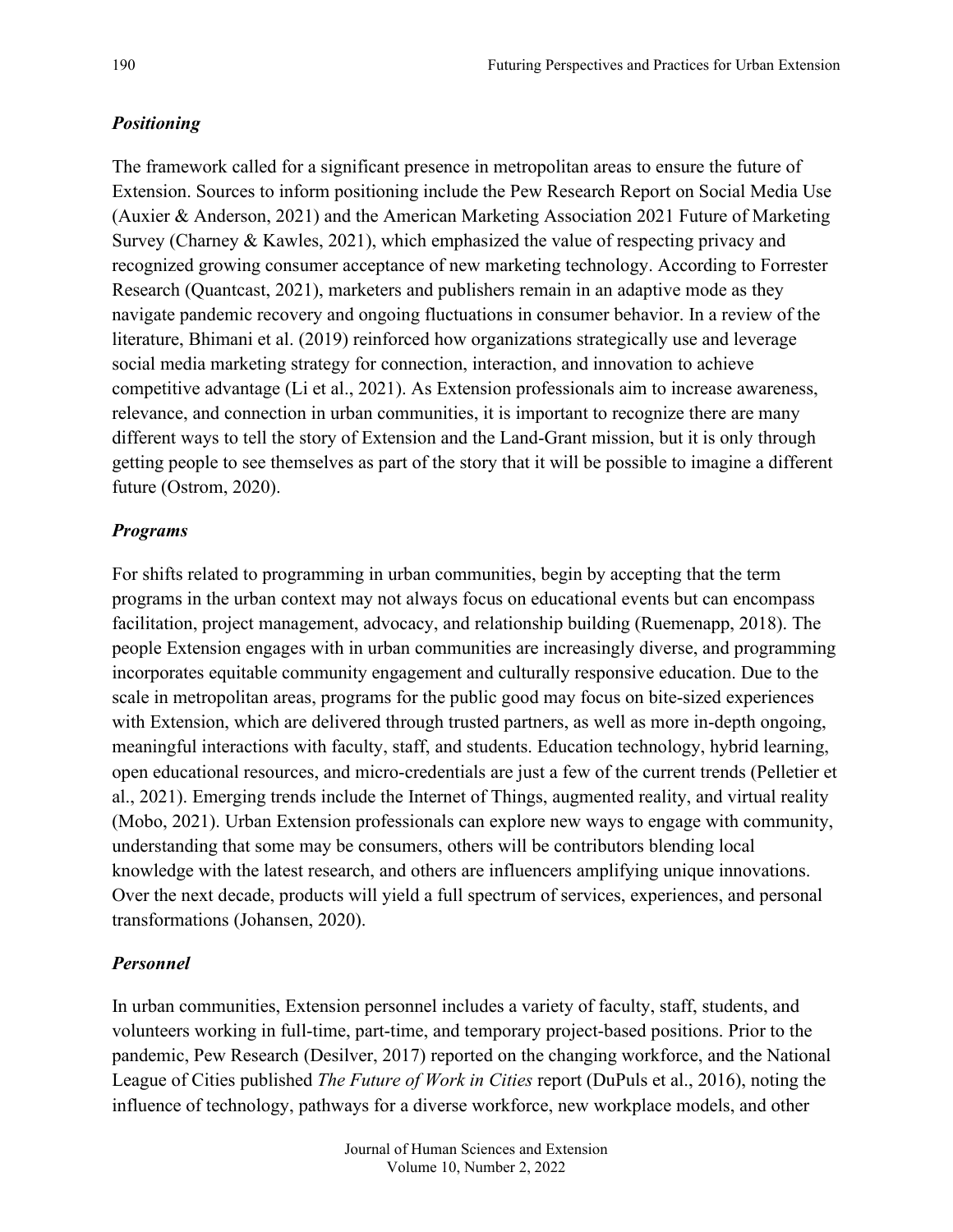factors related to cities as the economic epicenters. Since the pandemic, numerous reports have delved into the hybrid work environment, work-life balance, and employee engagement. Korn Ferry, a global consulting firm, identified the need to reinvent during disruptive change, survive the talent shortage, and be intentional about employee well-being (Korn Ferry, 2022). The Gartner research group encouraged a human-centric design, featuring flexibility and empathy to drive productivity and engagement, along with hybrid workforce models that advance diversity,

equity, and inclusion (Gartner, n.d.). With a focus on building a better working world, Ernst and Young developed a Future Workplace Index, revealing opportunities to improve hybrid collaboration across the organization. Literature reviews on the workforce reveal the impacts of technology (Singh et al., 2021) and diversity (Seliverstova, 2021).

Volunteers are an essential element of Extension engagement to meet the public need in large metropolitan areas. Volunteering in urban communities is beneficial for multiple aspects of wellbeing and urban landscapes (Asah et al., 2014; Moskell et al., 2010; Prince et al., 2019; Smith et al., 2005; Yamashita et al., 2017). Volunteer engagement will continue to be influenced by the type and motivation of the volunteer, from students to neighborhood organizers, workplace volunteers, faith-based community leaders, and retirees. Extension can intentionally engage diverse volunteers, understanding their public service motivation, paying attention to shifts in volunteerism (Raposa et al., 2017; Siodia, 2020; Sterling Volunteers, 2021), and incorporating person-organization fit (Costello et al., 2017). As a publicly engaged workforce, urban Extension professionals can learn from emerging trends to create hybrid solutions that fit engagement with diverse communities, volunteers, and partners.

#### *Partnerships*

The future of urban Extension focuses on building trust with diverse university and community stakeholders as a foundation for innovative engagement and collaborative action for the future. Partnerships are critical to Extension's success when missions are aligned, roles are distinct, reciprocal resources are leveraged, and impacts are shared. Trusted relationships are especially important in urban areas due to complex networks of stakeholder interactions (Le Feuvre et al., 2016). The number, size, and scope of the partnerships amplify both opportunities and challenges in urban communities. Rather than competing for the same funds or audiences, collaborative efforts can make real impact in metropolitan communities. In urban counties, strategies to support city partnerships add value to county, state, and national networks in addressing the urban context and urban-rural interface.

Urban Extension partnerships shared through national urban Extension conference presentations include multiple governmental jurisdictions, metroparks, science museums, traditional and new media, Urban League, philanthropic foundations, corporations, urban serving universities, immigrant and refugee organizations, neighborhood groups, and other community organizations that reflect the mixture of cultures that are woven together to create a distinctive context for each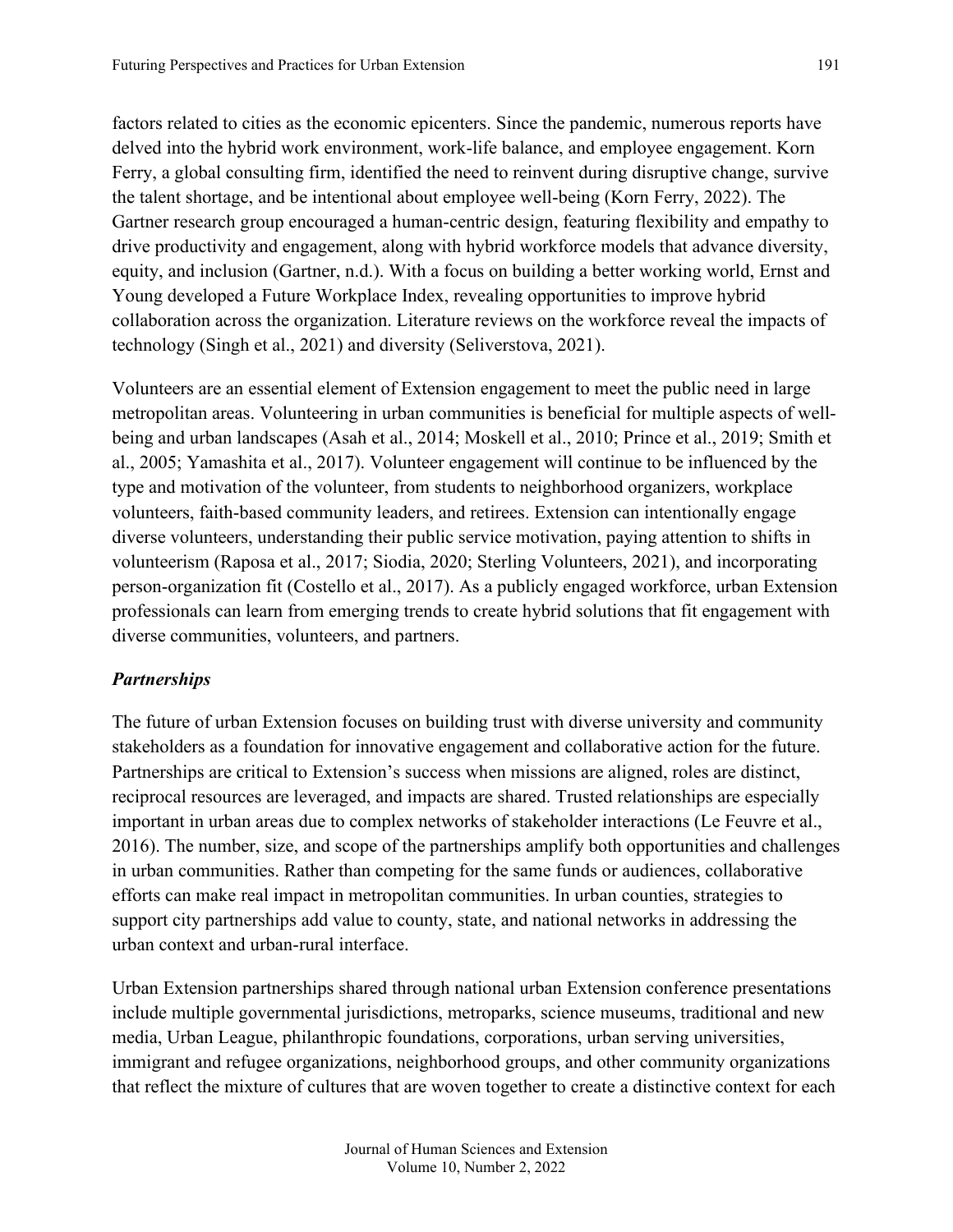metropolitan area. Looking to the future, urban Extension professionals can engage with local urban leader networks, partner through processes such as the Equitable Futures Toolkit, and learn from partner perspectives such as the National Association of Counties Large Urban County Caucus (LUUC) and National League of Cities Urban Innovation. There is no plausible future scenario in which Extension will be successful without fostering partnerships because the needs are too great, the problems too complex, and Extension's resources are too few to go it alone (Harder, 2019).

#### **Manage Decision-Making as Extension Creates the Future**

Futures studies and capacity building are intended to assist decision-making during uncertainty (Dreborg, 1996). The Millennium Project identified decision-making as one of the top 15 global challenges facing humanity (The Millennium Project, 2017). With unrelenting uncertainty and complexities of decisions in the urban context, Extension professionals can sharpen their situational awareness, acknowledge decision influencers, recognize decision biases, question assumptions, and learn from decision-making tools such as those offered through the Knowledge Compass. Futuring resources such as the Handbook of Anticipation (Poli, 2019) provide insight into how to make decisions in the present according to anticipations about something that may eventually happen in the future. Informed by complexity science, the Cynefin framework (see Figure 2) has been used as a sense-making tool in strategy management, research, policymaking, health promotion, and leadership training (Fierro et al., 2018; Snowden & Boone, 2007; Van Beurden et al., 2013).



*Figure 2. Cynefin Framework for Situational Awareness and Decision Making (Snowden, 2021)*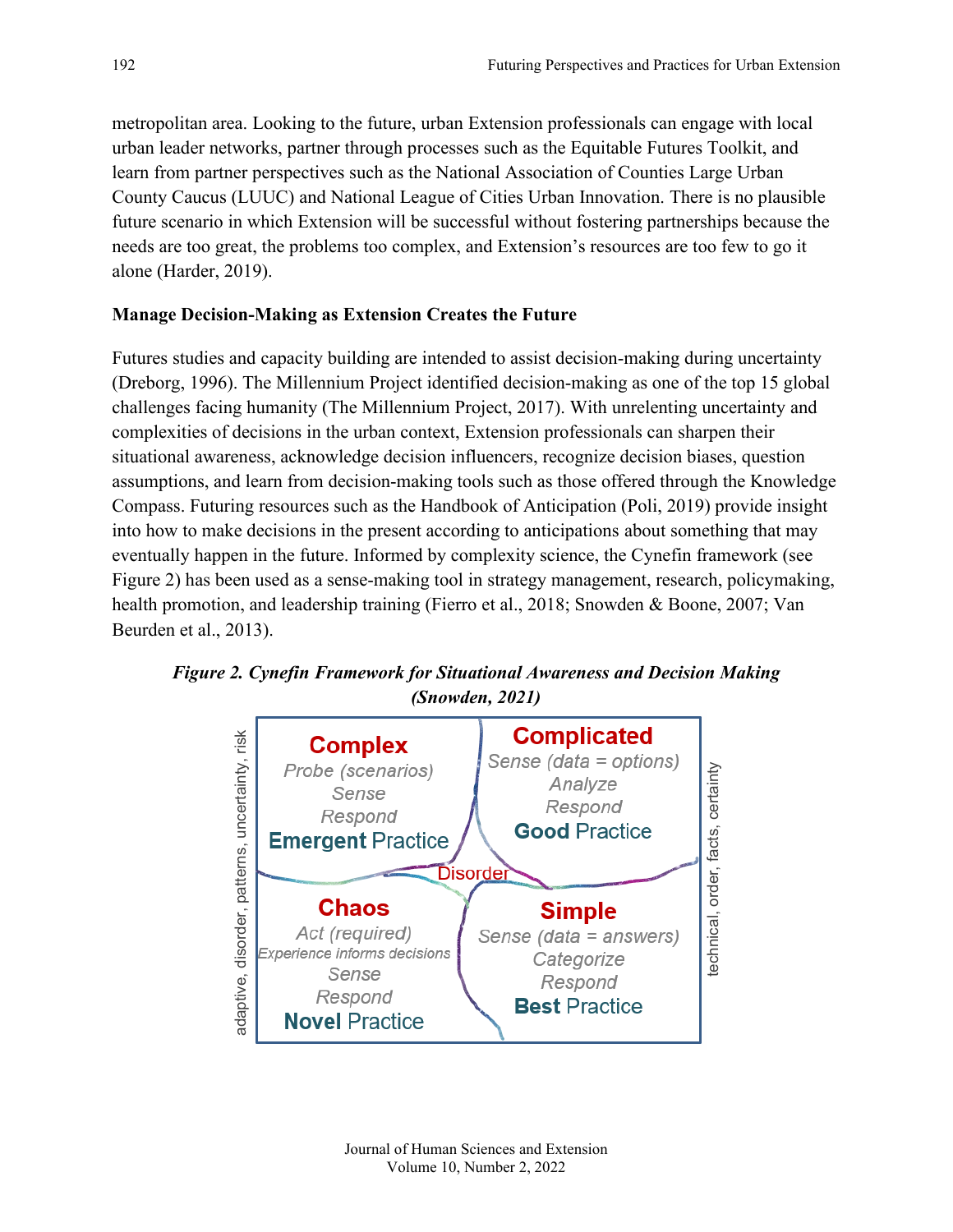The framework makes the distinction between simple, complicated, complex, and chaotic situations. This clarity makes it easier to be intentional when deciding to apply a best practice as a simple solution, when to gather data for a more informed approach to exploring complicated conditions and options, when to address complexity by engaging diverse stakeholders in scenarios to understand common ground, and when chaos requires immediate action for stability. The Cynefin framework can help guide urban Extension professionals as they create the future. For example, a food system situation may be

- simple and a guide to food programs could help educate and connect people to nutritious food;
- complicated and require more information to understand food system challenges;
- complex and better understood through diverse stakeholder engagement; or
- urgent situations that require providing food immediately, communicating clearly, and addressing the complicated or complex later.

The quality of decision-making is influenced by the number of people involved, the amount of time available, and the quality of information accessible. Accept that much information will be imperfect (Cornish, 2004) and avoid misinformation or disinformation. According to a November 2021 report from the Aspen Institute's Commission (Aspen Digital, 2021), information disorder is a crisis that exacerbates all other crises. Avoid information overload, which does not enrich but impoverishes the decision-making process (Drucker, 2012). All decisions are made with some level of uncertainty. The speed of decision-making needs to exceed the speed of events, wrote General Joe Dunford, then Joint Chiefs of Staff (Garamone, 2017). The future of sense-making and decision-making in urban environments will involve an interplay of multiple stakeholder perspectives and information streams through emerging technologies.

#### **Entrepreneurially Address Change Throughout the Futuring Process**

As individuals and groups look to the future, the pace of change can leave people wondering how much flux a person can take and how they can slow down disruptive changes, as expressed by Alvin Pitcher of the University of Chicago (Ways, 1964). The difference between embracing and resisting change is rooted in our brain-body hardwiring, with an instinct to survive when perceiving threats and a need to thrive when sensing opportunities (Kotter et al., 2021). Organizations that can adapt quickly to change involve leaders who can both calm those in the survival mode by minimizing fear, anxiety, and stress and develop others' ability to thrive, reducing the noise of unnecessary information, removing uncertainty through transparency, celebrating progress, and giving people agency in decision making during the change process (Kotter et al., 2021). According to Ouedraogo and Ouakouak (2020), leaders need to address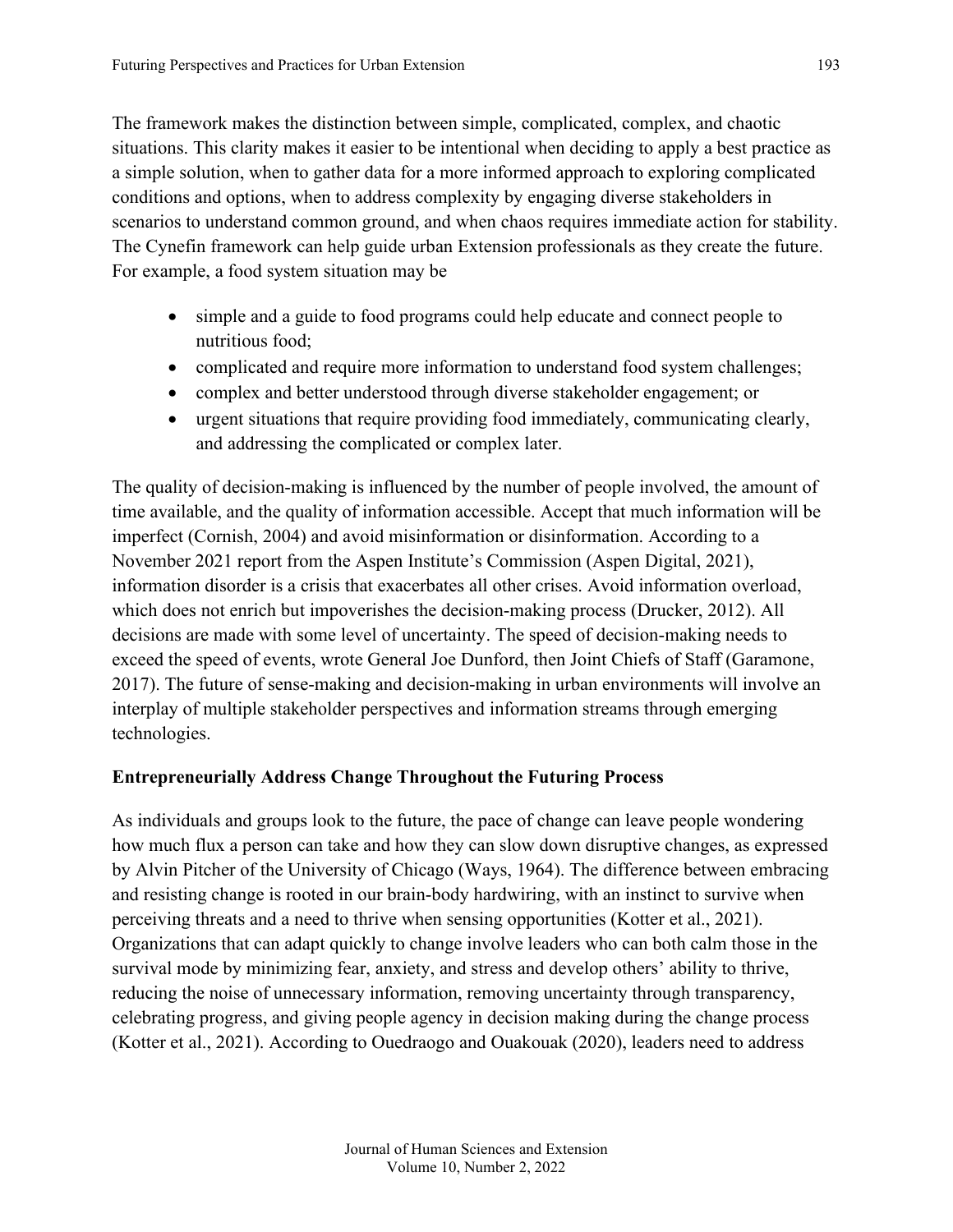- change uncertainty, a sense of confusion caused by a lack of information or guidance;
- change resistance (Burnes, 2015);
- change fatigue which can intensify with too frequent, too substantial, or poorly managed change initiatives; and
- change cynicism can be detrimental as it links a pessimistic outlook on the success of the change with frustration and blame on those responsible for the change, questioning their motives and abilities to implement change successfully.

Drawing upon social innovation, Extension can help everyone see new realities and grasp how they all can be contributors to creating the future (De Pieri & Teasdale, 2021; Prabhakar & Drayton 2018). Entrepreneurial characteristics that can be applied to addressing change include recognizing opportunities through formal and informal scanning (Morris & Kuratko, 2002), imagining alternative futures (Jungk, 1969), inclusive innovation (Kanter, 1983), and proactively creating value by identifying market opportunities and creating unique combinations of public and private resources to pursue those opportunities that create value (Jacobson, 1992). According to a network of innovators at **Ashoka U**, changemakers see patterns around them, identify opportunities in any situation, figure out ways to solve problems, imagine new realities, organize fluid teams, lead collective action, and continually adapt as situations change for the good of others. These are many of the same literacies for futuring as identified by UNESCO.

There are a variety of theories and models for change, many that reflect similarities to equilibrium models, such as Lewin's (1958) model of unfreezing, moving, and freezing and Gersick's (1991) conceptualization of change as an altering state between stability and upheaval. More dynamic models of organizational change integrate concepts such as innovations as catalysts for change and continuous learning that addresses the interaction of the organization and its environment (Greve & Taylor, 2000). Popular models include Hiatt's (2006) ADKAR model with an individual perspective for change in business, government, and community; Bridge's (1991) transition model, which acknowledges endings, a neutral zone, and new beginnings; Kotter's (2016) [8-step process](https://www.kotterinc.com/8-step-process-for-leading-change) that begins with creating a sense of urgency and focuses on the importance of gaining buy-in; the change process designed by the Association of Change Management Professionals (ACMP); and many other models, tools, and techniques (Cameron & Green, 2019; Stouten et al., 2018).

Regardless of the model, process, or characteristics, there is value in approaching change intentionally and respecting that people experience futuring and change differently. Change readiness is multi-dimensional and influenced by several factors such as past experiences, current context, cultural influence, and organizational context (Armenakis et al., 1993; Gigliotti et al., 2019; Kirsch et al., 2012). The Change Style Indicator (Musselwhite & Ingram, 2003) helps individuals and teams better understand preferred styles and navigate change along a continuum of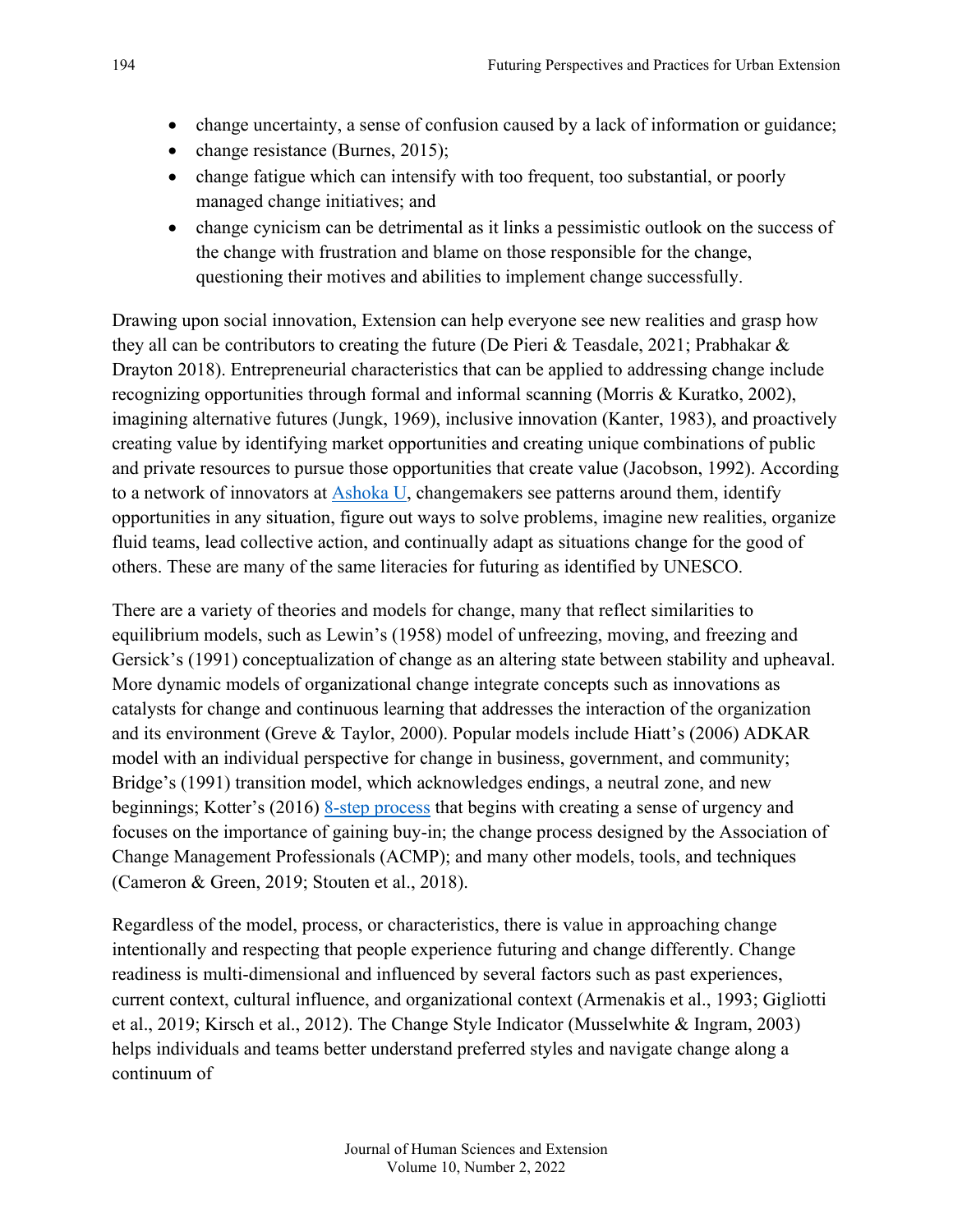- conservers who value clarity, predictability, and incremental change;
- pragmatists who honor the past while analyzing and adapting to new circumstances; and
- originator change agents who are comfortable with fast expansive change for greater effectiveness.

Navigating change flows from cognitively anticipating and acknowledging opportunities for change; addressing emotions related to change; exploring stakeholder complexities and options to support change; implementing the learning, support, and other actions to support change; and evaluating change as part of the process of emergent continuous organizational change.

Context factors into the change experience. One instrument used to assess the context for change is the Situational Outlook Questionnaire (Isaksen, 2007). The well-tested Situational Outlook Questionnaire measures people's perceptions of the climate for creativity, innovation, and change. The single biggest challenge is to adapt fast enough to match increasing uncertainty and complexity (Kotter et al., 2021). With the increasing complexity and volatility of the future, navigating both forced change and chosen transitions is a competency needed by all Extension professionals, especially during the stress and disorientation of change.

# **Conclusion and Discussion**

Becoming more future-ready, Extension can facilitate multi-stakeholder foresight processes, engage in excellent customer and employee experiences, and move from transactional to more strategic marketing and operations with intelligent technology, talent, processes, and data (Sharma & Mody, 2021). While certainty or stability may seem elusive, urban Extension professionals can build trust and engage with other equity-minded change leaders as advocates for addressing inequities in the access to and experiences with Extension (Costino, 2018; Hakkola, 2021).

The future well-being of people living and working in urban communities and the future of urban Extension improve through the development of futuring literacy and inclusive capacity building. To continue building on Extension's understanding of and approach to the future, a more thorough literature review and applied research could be coordinated through national networks. Looking to the future, questions facing Extension include

- how to continuously co-align University Extension with the dynamic urban environment using A National Framework for Urban Extension (NUEL, 2015);
- how to invest financial, social, and political capital in urban communities to fulfill the Extension mission;
- how to integrate urban context into the fabric of Extension using futuring approaches in support of rural, suburban, and urban residents and workforce; and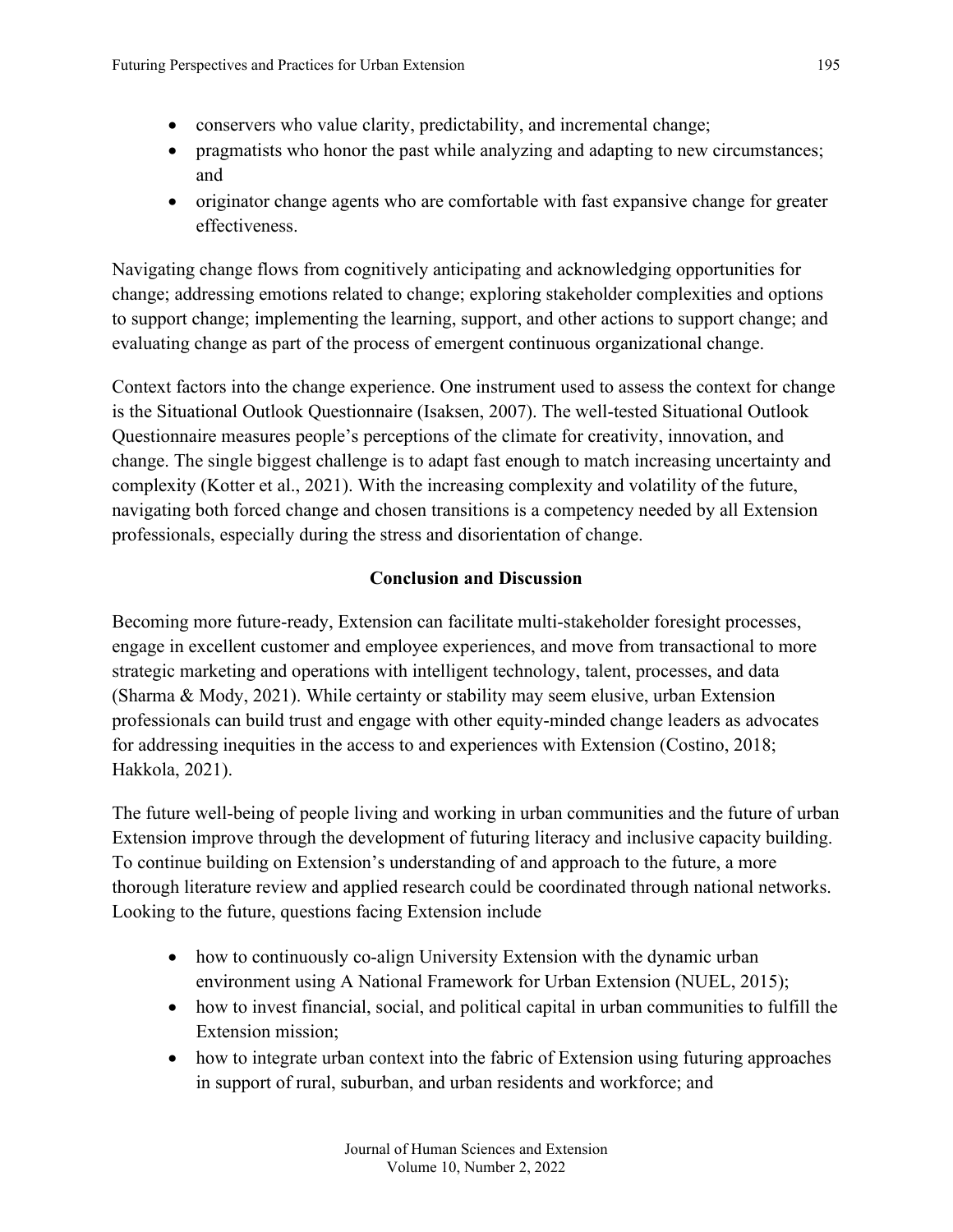• how to blend familiar planning paradigms with a more emergent model in which distributed leadership is agile and change is continuous (Doyle & Brady, 2018).

Extension can lead the way in moving beyond discussions of urban problems and solutions and toward a more generative future-oriented space of speculation informed by a holistic understanding of the everyday lives of citizens, including their neighborhoods, memories, hopes, dreams, and aspirations (Forlano & Mathew, 2014). Extension is well-positioned to respectfully explore alternative futures with non-linear combinations of social and technological processes (Urry, 2016). Looking ahead as futurologists, urban Extension professionals can honor the aspirations and traditions established by Extension's founders while building authentic, reciprocal relationships with urban communities and implementing novel approaches that integrate technology and human interaction (Balestrini et al., 2017) for value creation. The future of urban Extension depends on consistent commitment to diversity, equity, and inclusion that creates a sense of belonging with clients, faculty, staff, students, volunteers, advisors, and partners. University leaders play a significant role in addressing urban issues through strategic approaches that address immediate priorities while systematically futuring to continuously coalign University Extension with the dynamic urban environment.

#### **References**

- Ahvenharju, S., Minkkinen, M., & Lalot, F. (2018). The five dimensions of futures consciousness. *Futures*, *104*, 1–13.<https://doi.org/10.1016/j.futures.2018.06.010>
- Anderson, C. L., & Bloome, P. (1995). Framing the future. *Journal of Extension, 33*(4), Article 4COM1. <https://archives.joe.org/joe/1995august/comm1.php>
- Apollonio, U. (Ed.). (1973). *Futurist manifestos* (p. 99). Thames and Hudson.
- Argabright, K. J., Davis, G. A., Torppa, C. B., & King, J. (2019). Developing and supporting the future Extension professional. *Journal of Extension*, *57*(4), Article 21. [https://tigerprints](https://tigerprints.clemson.edu/joe/vol57/iss4/21/) [.clemson.edu/joe/vol57/iss4/21/](https://tigerprints.clemson.edu/joe/vol57/iss4/21/)
- Armenakis, A. A., Harris, S. G., & Mossholder, H. K. W. (1993). Creating readiness for organizational change. *Human Relations*, *46*(6), 681–703. [https://doi.org/10.1177/00187](https://doi.org/10.1177/001872679304600601) [2679304600601](https://doi.org/10.1177/001872679304600601)
- Asah, S. T., Lenentine, M. M., & Blahna, D. J. (2014). Benefits of urban landscape ecovolunteerism: Mixed methods segmentation analysis and implications for volunteer retention. *Landscape and Urban Planning*, *123*, 108–113. [https://doi.org/10.1016/j.land](https://doi.org/10.1016/j.landurbplan.2013.12.011) [urbplan.2013.12.011](https://doi.org/10.1016/j.landurbplan.2013.12.011)
- Aspen Digital. (2021). *Final report: Commission on information disorder*. [https://www.aspenin](https://www.aspeninstitute.org/publications/commission-on-information-disorder-final-report/) [stitute.org/publications/commission-on-information-disorder-final-report/](https://www.aspeninstitute.org/publications/commission-on-information-disorder-final-report/)
- Astroth, K. A. (1990). Information technology: Extension's future. *Journal of Extension, 28*(1), Article 1FRM1.<https://archives.joe.org/joe/1990spring/f1.php>
- Auxier, B., & Anderson, M. (2021). *Social media use in 2021*. Pew Research Center. <https://www.pewresearch.org/internet/2021/04/07/social-media-use-in-2021/>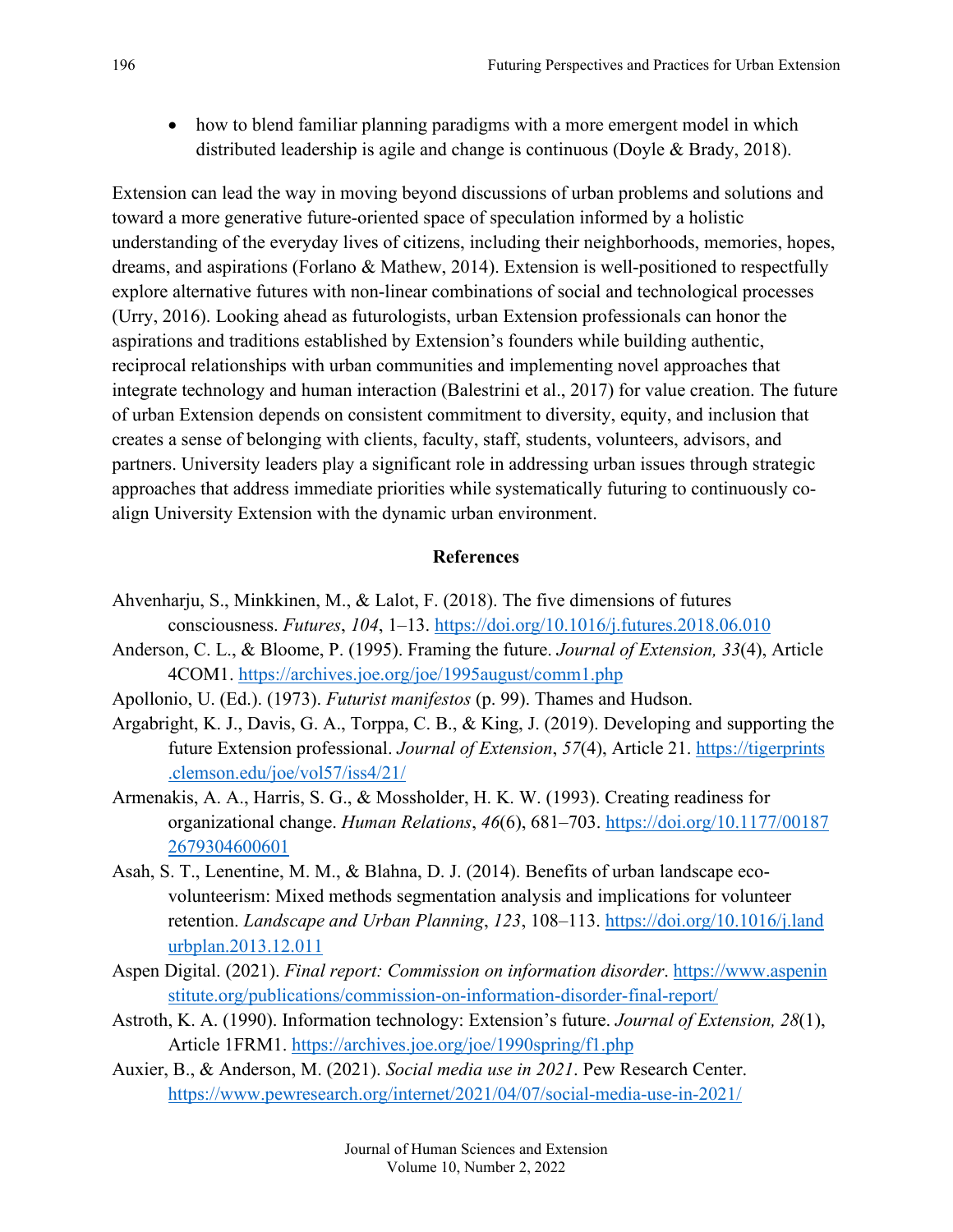- Balestrini, M., Rogers, Y., Hassan, C., Creus, J., King, M., & Marshall, P. (2017). A city in common: A framework to orchestrate large-scale citizen engagement around urban issues. In *Proceedings of the 2017 CHI Conference on Human Factors in Computing Systems* (pp. 2282–2294). Association for Computing Machinery. [https://doi.org/10.1145](https://doi.org/10.1145/3025453.3025915) [/3025453.3025915](https://doi.org/10.1145/3025453.3025915)
- Baran, B. E., & Woznyj, H. M. (2021). Managing VUCA: The human dynamics of agility. *Organizational Dynamics*, *50*(2), 100787. <https://doi.org/10.1016/j.orgdyn.2020.100787>
- Bell, W. (1996). An overview of futures studies. In R. A. Slaughter (Ed.), *The knowledge base of futures studies: Foundations*, (Vol. 1, pp. 28–56). DDM Media Group.
- Bhimani, H., Mention, A.-L., & Barlatier, P.-J. (2019). Social media and innovation: A systematic literature review and future research directions. *Technological Forecasting and Social Change*, *144*, 251–269. <https://doi.org/10.1016/j.techfore.2018.10.007>
- Bibri, S. E. (2018). Backcasting in futures studies: A synthesized scholarly and planning approach to strategic smart sustainable city development. *European Journal of Futures Research, 6*(1), Article 13. <https://doi.org/10.1186/s40309-018-0142-z>
- Bridges, W. (1991). *Managing transitions: Making the most of change.* Perseus.
- Bryant, J. W. (2015). *Acting strategically using drama theory*. CRC Press. [https://doi.org/10.12](https://doi.org/10.1201/b18912) [01/b18912](https://doi.org/10.1201/b18912)
- Bull, N. H., Cote, L. S., Warner, P. D., & Mckinnie, M. R. (2004). Is Extension relevant for the 21st century? *Journal of Extension*, *42*(6), Article 6COM2. [https://archives.joe.org/joe](https://archives.joe.org/joe/2004december/comm2.php) [/2004december/comm2.php](https://archives.joe.org/joe/2004december/comm2.php)
- Burnes, B. (2015). Understanding resistance to change–Building on Coch and French. *Journal of Change Management*, *15*(2), 92–116. <https://doi.org/10.1080/14697017.2014.969755>
- Caillouet, O. C., & Harder, A. (2021). Diverse perspectives on trends impacting the future of Extension in Florida. *Journal of Agricultural Education*, *62*(3), 202–216. [https://www.jae-online.org/index.php/volume-62-number-3-2021/2417-diverse](https://www.jae-online.org/index.php/volume-62-number-3-2021/2417-diverse-perspectives-on-trends-impacting-the-future-of-extension-in-florida)[perspectives-on-trends-impacting-the-future-of-extension-in-florida](https://www.jae-online.org/index.php/volume-62-number-3-2021/2417-diverse-perspectives-on-trends-impacting-the-future-of-extension-in-florida)
- Cameron, E., & Green, M. (2019). *Making sense of change management: A complete guide to the models, tools and techniques of organizational change*. Kogan Page Publishers. <http://www.uop.edu.pk/ocontents/Change%20Management%20Book.pdf>
- Caprotti, F., Cowley, R., Datta, A., Broto, V. C., Gao, E., Georgeson, L., Herrick, C., Odendaal, N., & Joss, S. (2017). The new urban agenda: Key opportunities and challenges for policy and practice. *Urban Research & Practice*, *10*(3), 367–378. [https://doi.org/10.10](https://doi.org/10.1080/17535069.2016.1275618) [80/17535069.2016.1275618](https://doi.org/10.1080/17535069.2016.1275618)
- Charney, C., & Kawles, R. (2021*). New York's 2021 future of marketing: Did COVID kill the techlash?* American Marketing Association. [https://www.amanewyork.org/wp](https://www.amanewyork.org/wp-content/uploads/2021/12/Report-NY21_FOM_Techlash.pdf)[content/uploads/2021/12/Report-NY21\\_FOM\\_Techlash.pdf](https://www.amanewyork.org/wp-content/uploads/2021/12/Report-NY21_FOM_Techlash.pdf)
- Christenson, J. A., & Warner, P. D. (1985). Extension's future is today. *Journal of Extension, 23*(2), Article 2FEA6. <https://archives.joe.org/joe/1985summer/a6.php>
- Cornish, E. (2004). *Futuring: The exploration of the future*. World Future Society.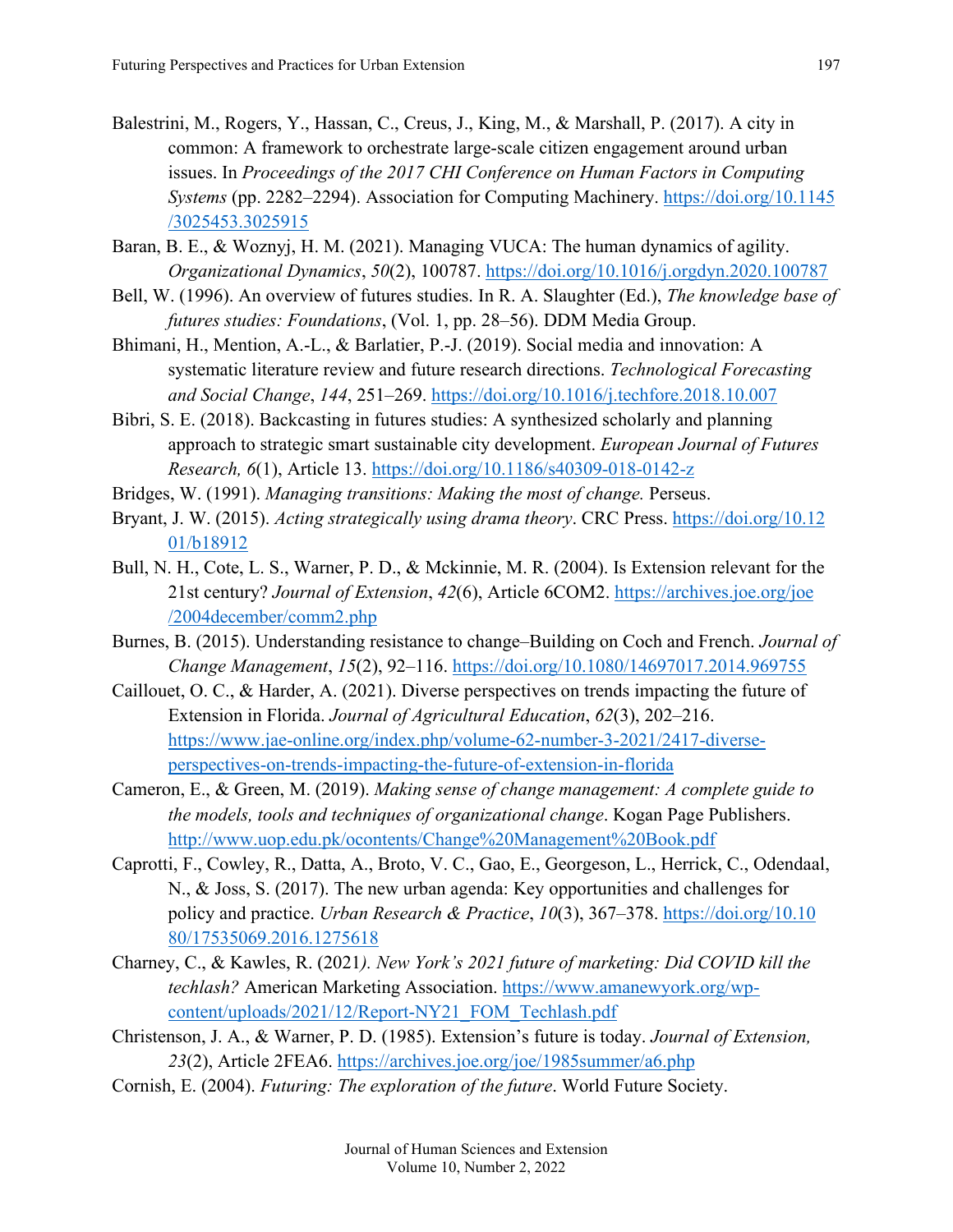- Costello, J., Homberg, F., & Secchi, D. (2017). The public service-motivated volunteer devoting time or effort: A review and research agenda. *Voluntary Sector Review*, *8*(3), 299–317. <https://doi.org/10.1332/204080517X14993297654383>
- Costino, K. (2018). Equity-minded faculty development: An intersectional identity-conscious community of practice model for faculty learning. *Metropolitan Universities*, *29*(1), 117– 136. <https://doi.org/10.18060/22170>
- De Mesquita, B. B. (2011). *Prediction: How to see and shape the future with game theory*. Random House.
- De Pieri, B., & Teasdale, S. (2021). Radical futures? Exploring the policy relevance of social innovation. *Social Enterprise Journal*, *17*(1), 94–110. [https://doi.org/10.1108/SEJ-11-](https://doi.org/10.1108/SEJ-11-2020-0111) [2020-0111](https://doi.org/10.1108/SEJ-11-2020-0111)
- Desilver, D. (2017). *5 ways the U.S. workforce has changed, a decade since the Great Recession began*. Pew Research. [https://www.pewresearch.org/fact-tank/2017/11/30/5-ways-the-u](https://www.pewresearch.org/fact-tank/2017/11/30/5-ways-the-u-s-workforce-has-changed-a-decade-since-the-great-recession-began)[s-workforce-has-changed-a-decade-since-the-great-recession-began](https://www.pewresearch.org/fact-tank/2017/11/30/5-ways-the-u-s-workforce-has-changed-a-decade-since-the-great-recession-began)
- Doyle, T., & Brady, M. (2018). Reframing the university as an emergent organisation: Implications for strategic management and leadership in higher education. *Journal of Higher Education Policy and Management*, *40*(4), 305–320. [https://doi.org/10.1080/136](https://doi.org/10.1080/1360080X.2018.1478608) [0080X.2018.1478608](https://doi.org/10.1080/1360080X.2018.1478608)
- Dreborg, K. H. (1996). Essence of backcasting. *Futures*, *28*(9), 813–828. [https://doi.org/10.1016](https://doi.org/10.1016/S0016-3287(96)00044-4) [/S0016-3287\(96\)00044-4](https://doi.org/10.1016/S0016-3287(96)00044-4)
- Drucker, P. (2012). *Technology, management and society*. Routledge.
- DuPuls, N., Rainwater, B., & Stahl, E. (2016). *The future of work in cities*. National League of Cities. [https://www.nlc.org/wp-content/uploads/2016/12/The-Future-of-Work-in-Cities-](https://www.nlc.org/wp-content/uploads/2016/12/The-Future-of-Work-in-Cities-Report.pdf)[Report.pdf](https://www.nlc.org/wp-content/uploads/2016/12/The-Future-of-Work-in-Cities-Report.pdf)
- Eden, C., & Ackermann, F. (2021). Modelling stakeholder dynamics for supporting group decision and negotiation: Theory to practice. *Group Decision and Negotiation*, 1–25. <https://doi.org/10.1007/s10726-021-09745-y>
- Fergnani, A. (2019). Mapping futures studies scholarship from 1968 to present: A bibliometric review of thematic clusters, research trends, and research gaps. *Futures*, *105*, 104–123. <https://doi.org/10.1016/j.futures.2018.09.007>
- Fierro, D., Putino, S., & Tirone, L. (2018, July). The Cynefin framework and technical competencies: A new guideline to act in the complexity. *INCOSE International Symposium, 28*(1), 532–552. <https://doi.org/10.1002/j.2334-5837.2018.00498.x>
- Forlano, L., & Mathew, A. (2014). From design fiction to design friction: Speculative and participatory design of values-embedded urban technology. *Journal of Urban Technology*, *21*(4), 7–24. <https://doi.org/10.1080/10630732.2014.971525>
- Fox, J. M., Ruemenapp, M. A., Proden, P., & Gaolach, B. (2017). A national framework for urban Extension. *Journal of Extension*, *55*(5), Article 21. [https://tigerprints.clemson](https://tigerprints.clemson.edu/joe/vol55/iss5/21/) [.edu/joe/vol55/iss5/21/](https://tigerprints.clemson.edu/joe/vol55/iss5/21/)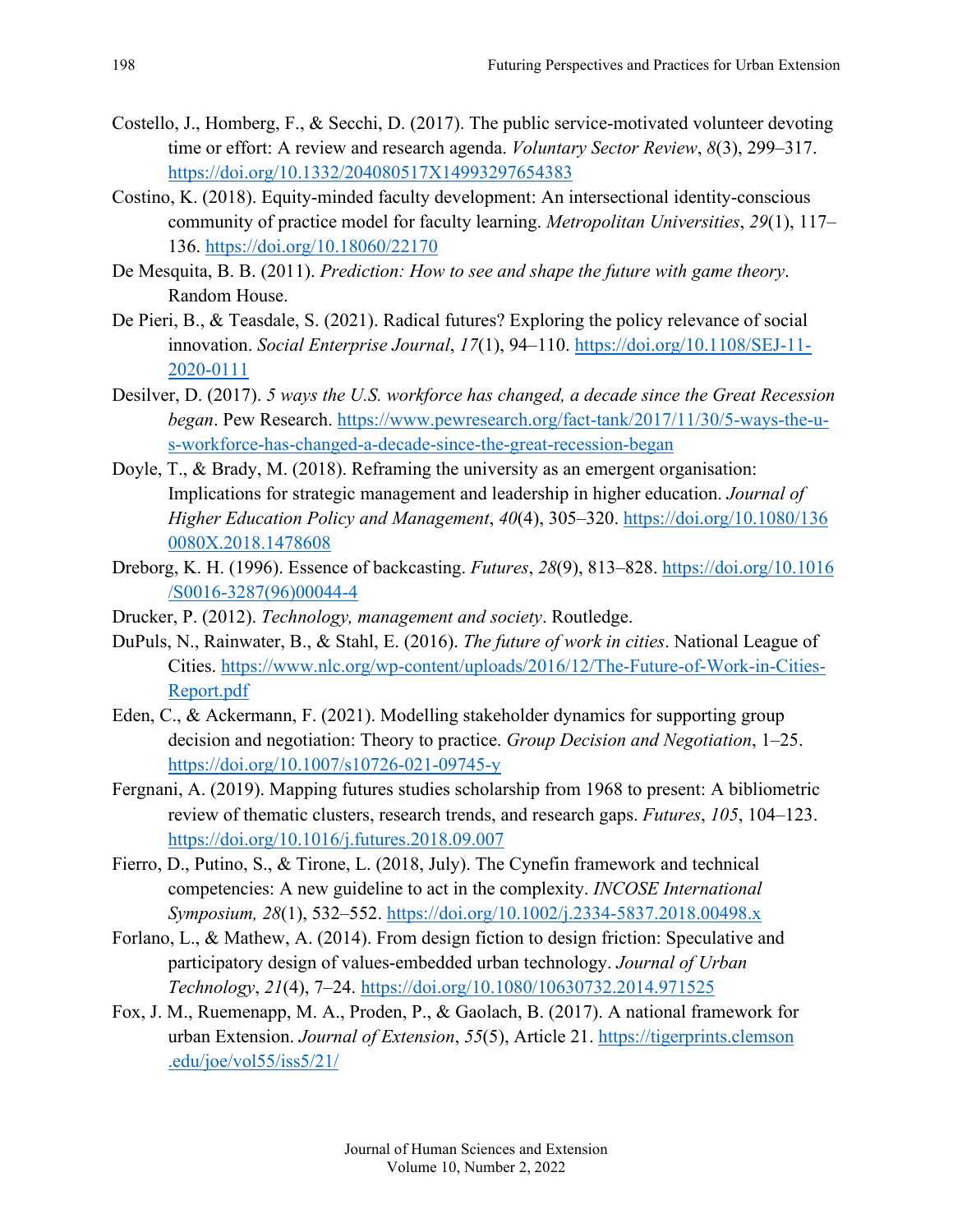- Franz, N., & Cox, R. A. (2012). Extension's future: Time for disruptive innovation. *Journal of Extension*, *50*(2), Article 38.<https://tigerprints.clemson.edu/joe/vol50/iss2/38/>
- Frey, W. (2021, May 20). *Pandemic population change across metro America: Accelerated migration, less immigration, fewer births and more deaths*. The Brookings Institute. [https://www.brookings.edu/research/pandemic-population-change-across-metro-america](https://www.brookings.edu/research/pandemic-population-change-across-metro-america-accelerated-migration-less-immigration-fewer-births-and-more-deaths/)[accelerated-migration-less-immigration-fewer-births-and-more-deaths/](https://www.brookings.edu/research/pandemic-population-change-across-metro-america-accelerated-migration-less-immigration-fewer-births-and-more-deaths/)
- Fry, R. (2020, July 29). *Prior to COVID-19, urban core counties in the U.S. were gaining vitality on key measures*. Pew Research Center. [https://www.pewresearch.org/social](https://www.pewresearch.org/social-trends/2020/07/29/prior-to-covid-19-urban-core-counties-in-the-u-s-were-gaining-vitality-on-key-measures/)[trends/2020/07/29/prior-to-covid-19-urban-core-counties-in-the-u-s-were-gaining](https://www.pewresearch.org/social-trends/2020/07/29/prior-to-covid-19-urban-core-counties-in-the-u-s-were-gaining-vitality-on-key-measures/)[vitality-on-key-measures/](https://www.pewresearch.org/social-trends/2020/07/29/prior-to-covid-19-urban-core-counties-in-the-u-s-were-gaining-vitality-on-key-measures/)
- Gagnon, R. J., Garst, B. A., & Franz, N. K. (2015). Looking ahead: Envisioning the future of the Extension program development model. *Journal of Human Sciences and Extension*, *3*(2), 170–176. <https://scholarsjunction.msstate.edu/jhse/vol3/iss2/11/>
- Garamone, J. (2017, January 31). *Dunford: Speed of military decision-making must exceed speed of war*. U.S. Department of Defense News. [https://www.defense.gov/News/News-](https://www.defense.gov/News/News-Stories/Article/Article/1066045/dunford-speed-of-military-decision-making-must-exceed-speed-of-war/)[Stories/Article/Article/1066045/dunford-speed-of-military-decision-making-must](https://www.defense.gov/News/News-Stories/Article/Article/1066045/dunford-speed-of-military-decision-making-must-exceed-speed-of-war/)[exceed-speed-of-war/](https://www.defense.gov/News/News-Stories/Article/Article/1066045/dunford-speed-of-military-decision-making-must-exceed-speed-of-war/)
- Gartner. (n.d.). *Future of work reinvented: Design a win-win for people and employers.*  <https://www.gartner.com/en/insights/future-of-work>
- Geasler, M. R. (1988). ECOP's futures task force report: An overview. *American Journal of Agricultural Economics*, *70*(5), 1123–1126. <https://doi.org/10.2307/1241749>
- Geertman, S., Allan, A., Pettit, C., & Stillwell, J. (2017, July). Introduction to 'Planning support science for smarter urban futures.' In S. Geertman, A. Allan, C. Pettit, & J. Stillwell (Eds.), *Planning support science for smarter urban futures*. Springer, Cham. [https://doi.org/10.1007/978-3-319-57819-4\\_1](https://doi.org/10.1007/978-3-319-57819-4_1)
- Gerras, S. J., Clark, M., Allen, C., Keegan, T., Meinhart, R., Wong, L., Bullis, C., & Reed, G. (2010). *Strategic leadership primer* (3rd ed.). United States Army War College.
- Gersick, C. J. (1991). Revolutionary change theories: A multilevel exploration of the punctuated equilibrium paradigm. *Academy of Management Review*, *16*(1), 10–36. [https://doi.org/10](https://doi.org/10.2307/258605) [.2307/258605](https://doi.org/10.2307/258605)
- Gigliotti, R., Vardaman, J., Marshall, D. R., & Gonzalez, K. (2019). The role of perceived organizational support in individual change readiness. *Journal of Change Management*, *19*(2), 86–100. <https://doi.org/10.1080/14697017.2018.1459784>
- Gorbis, M. (2019, March 11). *Five principles for thinking like a futurist*. Educause Review. <https://er.educause.edu/articles/2019/3/five-principles-for-thinking-like-a-futurist>
- Greve, H. R., & Taylor, A. (2000). Innovations as catalysts for organizational change: Shifts in organizational cognition and search. *Administrative Science Quarterly*, *45*(1), 54–80. <https://doi.org/10.2307/2666979>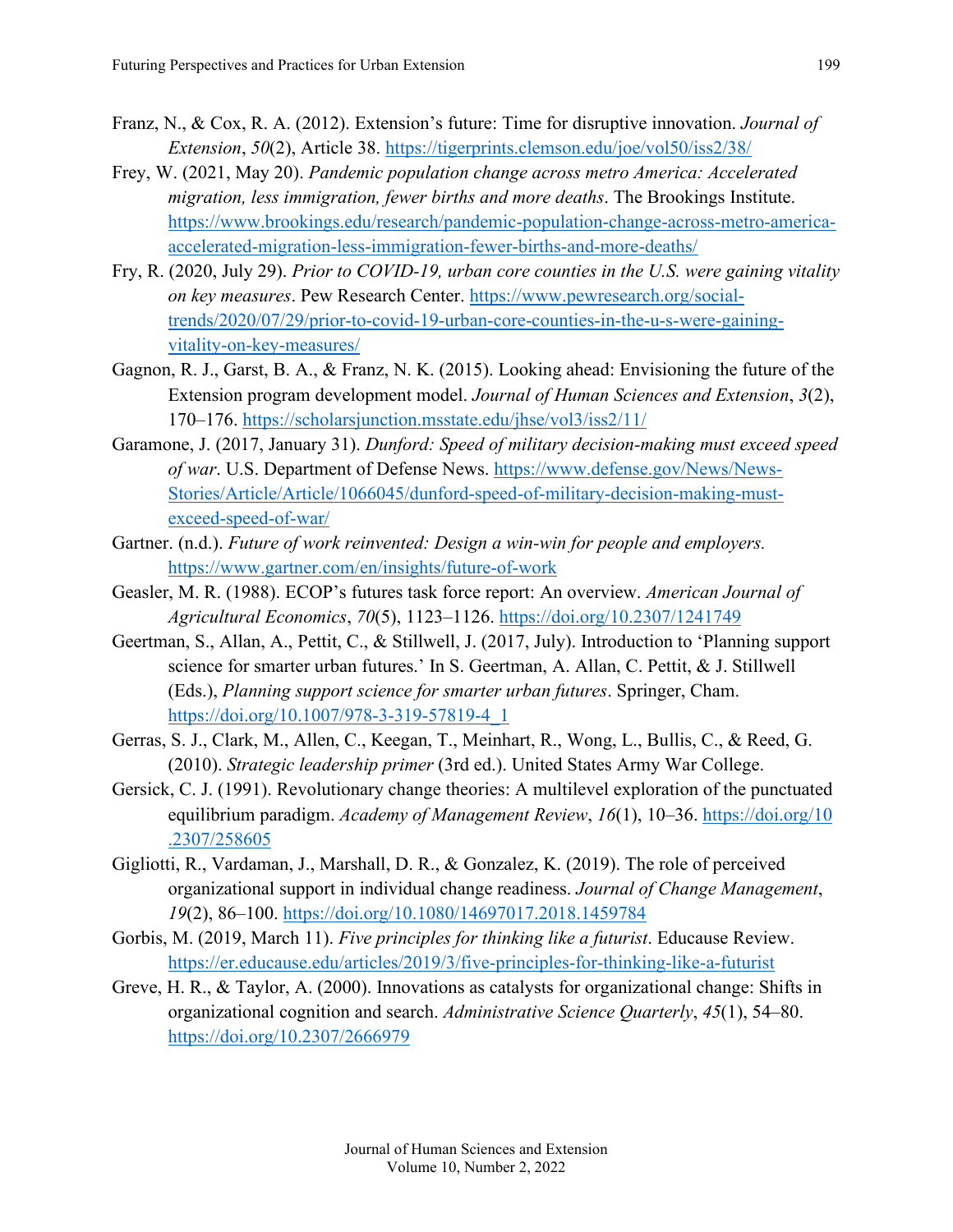- Häggström, M., & Schmidt, C. (2021). Futures literacy–To belong, participate and act!: An educational perspective. *Futures*, *132*, Article 102813. [https://doi.org/10.1016/j.futures](https://doi.org/10.1016/j.futures.2021.102813) [.2021.102813](https://doi.org/10.1016/j.futures.2021.102813)
- Hakkola, L., Ruben, M. A., McDonnell, C., Herakova, L. L., Buchanan, R., & Robbie, K. (2021). An equity-minded approach to faculty development in a community of practice. *Innovative Higher Education*, *46*, 393–410. <https://doi.org/10.1007/s10755-020-09540-8>
- Harder, A. (2019). Public value and partnerships: Critical components of Extension's future. *Journal of Extension*, *57*(3), Article 24.<https://tigerprints.clemson.edu/joe/vol57/iss3/24/>
- Harriman, L. C., & Daugherty, R. A. (1992). Staffing Extension for the 21st century. *Journal of Extension, 30*(4), Article 4FUT1. <https://archives.joe.org/joe/1992winter/fut1.php>
- Henning, J., Buchholz, D., Steele, D., & Ramaswamy, S. (2014). Milestones and the future for Cooperative Extension. *Journal of Extension*, *52*(6), Article v52-6comm1. <https://archives.joe.org/joe/2014december/comm1.php>
- Hiatt, J. (2006). *ADKAR: A model for change in business, government, and our community*. Prosci.
- Imperatives, S. (1987*). Report of the world commission on environment and development: Our common futur*e. United Nations. <https://digitallibrary.un.org/record/139811?ln=en>
- Inayatullah, S. (2013). Futures studies: Theories and methods. In *There's a future: Visions for a better world*, (pp. 36–65). BBVA. [https://citeseerx.ist.psu.edu/viewdoc/download?doi=10](https://citeseerx.ist.psu.edu/viewdoc/download?doi=10.1.1.739.2488&rep=rep1&type=pdf) [.1.1.739.2488&rep=rep1&type=pdf](https://citeseerx.ist.psu.edu/viewdoc/download?doi=10.1.1.739.2488&rep=rep1&type=pdf)
- Isaksen, S. G. (2007). The situational outlook questionnaire: Assessing the context for change. *Psychological Reports*, *100*(2), 455–466. <https://doi.org/10.2466/pr0.100.2.455-466>
- Jacobson, R. (1992). The "Austrian" school of strategy. *Academy of Management Review*, *17*(4), 782–807. <https://doi.org/10.2307/258808>
- Johansen, B. (2020). *Full-spectrum thinking: How to escape boxes in a post-categorical future*. Berrett-Koehler Publishers.
- Johansen, R. (2012). *Leaders make the future: Ten new leadership skills for an uncertain world*. Berrett-Koehler Publishers.
- Jones, S. L. (1968). Inner city: The university's challenge. *Journal of Extension*, *6*(3), 155–163. <https://archives.joe.org/joe/1968fall/1968-3-a4.pdf>
- Jungk, R. (1969). Imagination and the future. *International Social Science Journal*, *21*(4), 557– 562.
- Kahan, J. P. (2021). Bouncecasting: A seminar gaming approach to foresight. *Foresight*, *23*(6), 613–627.<https://doi.org/10.1108/FS-02-2021-0060>
- Kanter, R. M. (1983). *The change masters*. Simon and Schuster.
- Kazemier, E. M., Damhof, L., Gulmans, J., & Cremers, P. H. M. (2021). Mastering futures literacy in higher education: An evaluation of learning outcomes and instructional design of a faculty development program. *Futures*, *132*, Article 102814. [https://doi.org/10.1016](https://doi.org/10.1016/j.futures.2021.102814) [/j.futures.2021.102814](https://doi.org/10.1016/j.futures.2021.102814)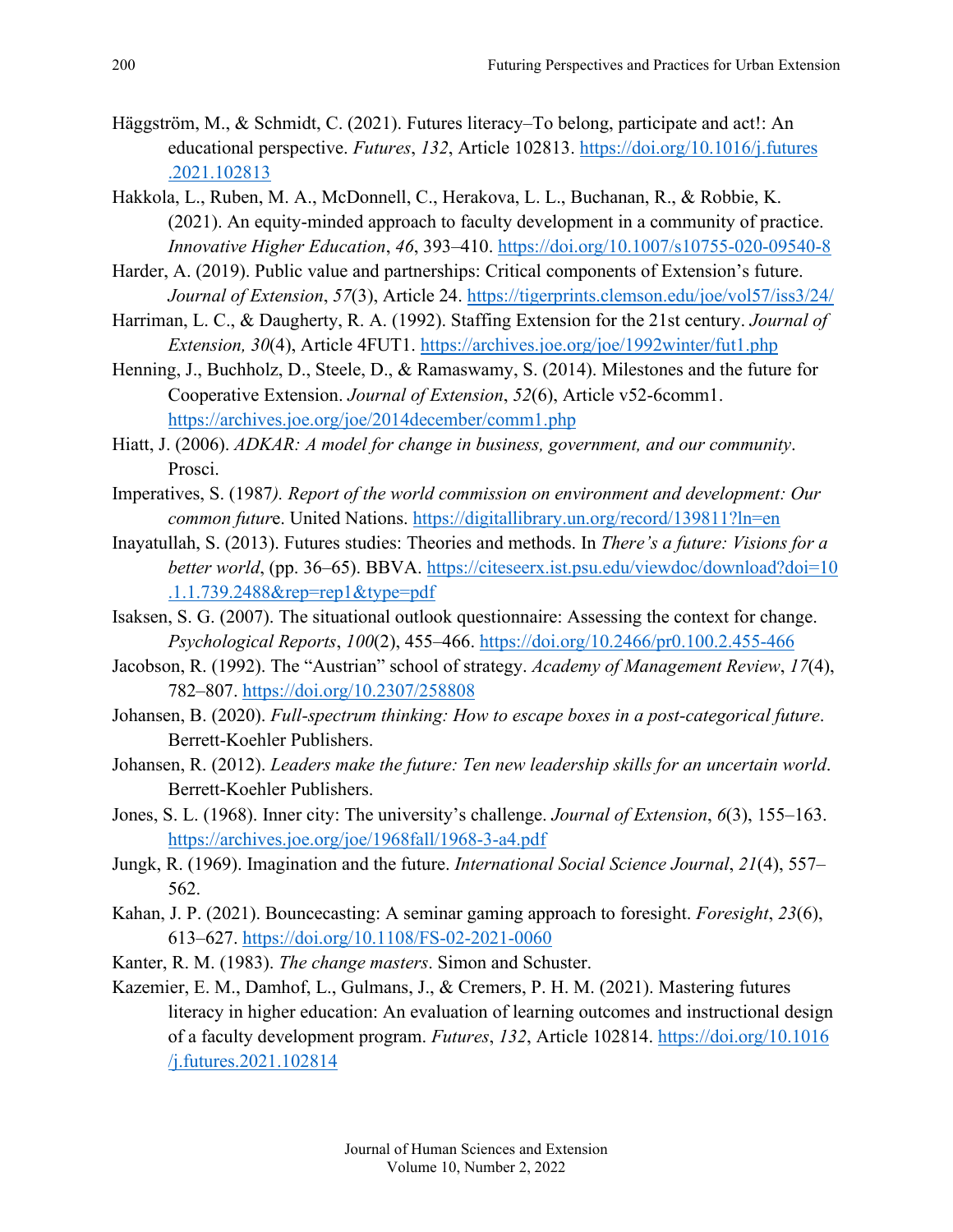- Kellogg Commission. (1999). *Third report. Returning to our roots: The engaged institution.*  <https://www.aplu.org/library/returning-to-our-roots-the-engaged-institution/file>
- Kim, W. C., & Mauborgne, R. (2017). *Blue ocean shift: Beyond competing-proven steps to inspire confidence and seize new growth*. Hachette Books. [https://doi.org/10.15358](https://doi.org/10.15358/9783800656622-1) [/9783800656622-1](https://doi.org/10.15358/9783800656622-1)
- King, D. (2018). Hey, Siri, what is the future of Extension? *Journal of Extension*, *56*(5), Article 18. <https://tigerprints.clemson.edu/joe/vol56/iss5/18/>
- King, D. A., & Boehlje, M. D. (2000). Extension: On the brink of extinction or distinction? *Journal of Extension*, *38*(5). <https://archives.joe.org/joe/2000october/comm1.php>
- Kirsch, C., Chelliah, J., & Parry, W. (2012), The impact of cross-cultural dynamics on change management. *Cross Cultural Management: An International Journal*, *19*(2), 166–195. <https://doi.org/10.1108/13527601211219865>
- Korn Ferry. (2022). *Future of work trends in 2022: The new era of humanity.* [https://www.korn](https://www.kornferry.com/insights/featured-topics/future-of-work/2022-future-of-work-trends) [ferry.com/insights/featured-topics/future-of-work/2022-future-of-work-trends](https://www.kornferry.com/insights/featured-topics/future-of-work/2022-future-of-work-trends)
- Kotter. (2016). *The 8-step process for leading change.*. [https://www.kotterinc.com/8-step](https://www.kotterinc.com/8-step-process-for-leading-change/)[process-for-leading-change/](https://www.kotterinc.com/8-step-process-for-leading-change/)
- Kotter, J. P., Akhtar, V., & Gupta, G. (2021, August 13). *Is your organization surviving change– or thriving in it?* Harvard Business Review. [https://hbr.org/2021/08/is-your-organization](https://hbr.org/2021/08/is-your-organization-surviving-change-or-thriving-in-it)[surviving-change-or-thriving-in-it](https://hbr.org/2021/08/is-your-organization-surviving-change-or-thriving-in-it)
- Kuosa, T. (2011). Evolution of futures studies. *Futures*, *43*(3), 327–336. [https://doi.org/10.1016](https://doi.org/10.1016/j.futures.2010.04.001) [/j.futures.2010.04.001](https://doi.org/10.1016/j.futures.2010.04.001)
- Le Feuvre, M., Medway, D., Warnaby, G., Ward, K., & Goatman, A. (2016). Understanding stakeholder interactions in urban partnerships. *Cities*, *52*, 55–65. [https://doi.org/10.1016](https://doi.org/10.1016/j.cities.2015.10.017) [/j.cities.2015.10.017](https://doi.org/10.1016/j.cities.2015.10.017)
- Lewin, K. (1958). Group decision and social change. In E. E. Maccoby, T. M. Newcomb, & E. L. Hartley (Eds.), *Readings in social psychology* (3rd ed., pp. 197–211). Henry Holt.
- Li, F., Larimo, J., & Leonidou, L. C. (2021). Social media marketing strategy: Definition, conceptualization, taxonomy, validation, and future agenda. *Journal of the Academy of Marketing Science*, *49*(1), 51–70. <https://doi.org/10.1007/s11747-020-00733-3>
- Magee, R. R. (1998). *Strategic leadership primer*. Army War College Carlisle Barracks PA.
- Makridakis, S., Hyndman, R. J., & Petropoulos, F. (2020). Forecasting in social settings: The state of the art. *International Journal of Forecasting*, *36*(1), 15–28. [https://doi.org/10.10](https://doi.org/10.1016/j.ijforecast.2019.05.011) [16/j.ijforecast.2019.05.011](https://doi.org/10.1016/j.ijforecast.2019.05.011)
- Mangnus, A. C., Oomen, J., Vervoort, J. M., & Hajer, M. A. (2021). Futures literacy and the diversity of the future. *Futures*, *132*, Article 102793. [https://doi.org/10.1016/j.futures](https://doi.org/10.1016/j.futures.2021.102793) [.2021.102793](https://doi.org/10.1016/j.futures.2021.102793)
- Martin, M. V. (2001). The land-grant university in the 21st century. *Journal of Agricultural and Applied Economics*, *33*(2), 377–380.<https://doi.org/10.1017/S1074070800005836>
- McDowell, G. R. (2001). *Land-grant universities and Extension into the 21st century: Renegotiating or abandoning a social contract*. Iowa State University Press.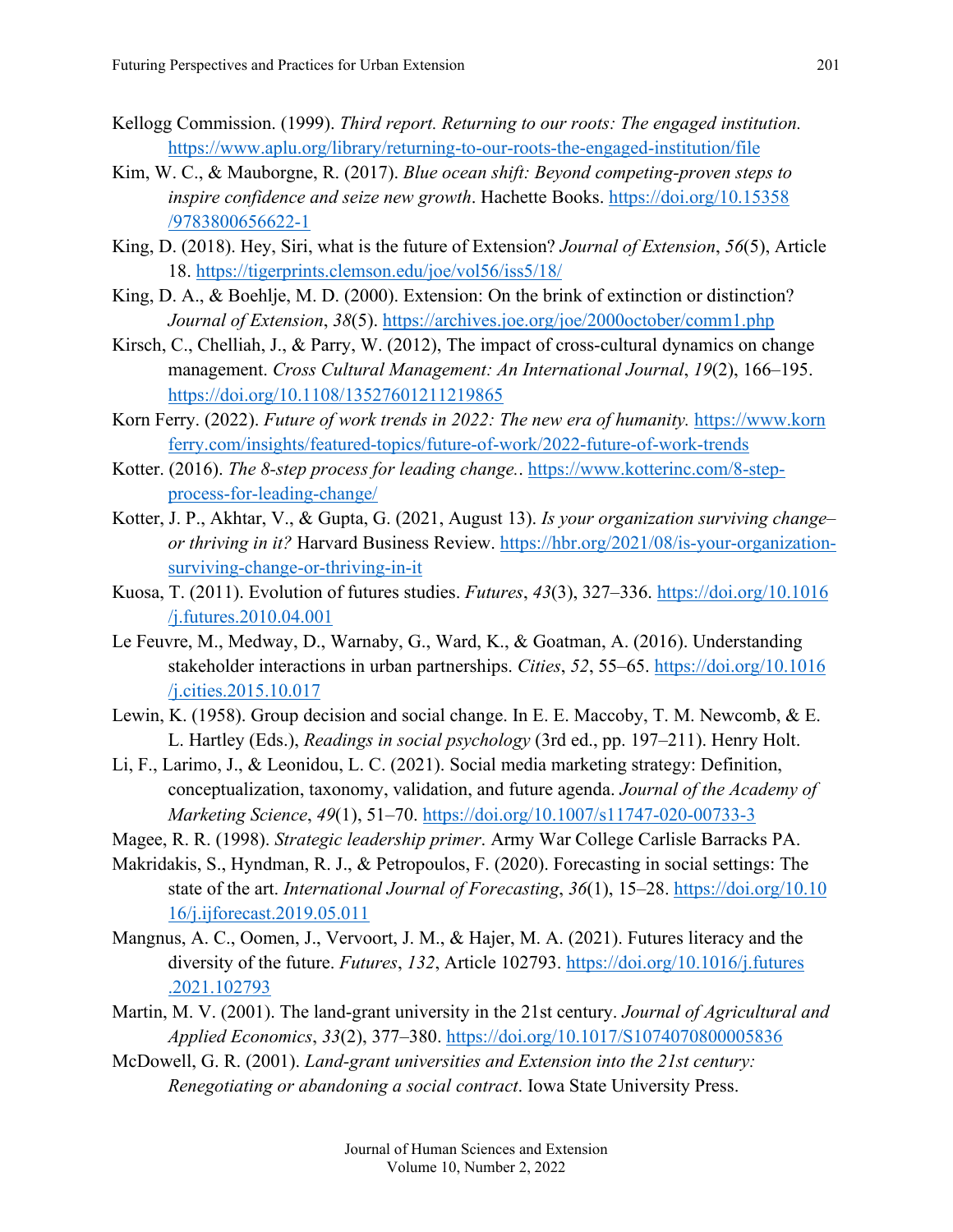- McDowell, G. R. (2003). Engaged universities: Lessons from the land-grant universities and Extension. *The ANNALS of the American Academy of Political and Social Science*, *585*(1), 31–50. <https://doi.org/10.1177%2F0002716202238565>
- Miller, R. (2018). *Transforming the future: Anticipation in the 21st century*. Taylor & Francis.
- Mobo, F. (2021). The role of emerging trends in education. *International Journal of Multidisciplinary: Applied Business and Education Research*, *2*(10), 909–913. <https://doi.org/10.11594/ijmaber.02.10.07>
- Morris, M. H., & Kuratko, D. F. (2002). *Corporate entrepreneurship: Entrepreneurial development within organizations*. South-Western Pub.
- Moskell, C., Broussard Allred, S., & Ferenz, G. (2010). Examining volunteer motivations and recruitment strategies for engagement in urban forestry. *Cities and the Environment*, *3*(1), Article 9. <https://doi.org/10.15365/cate.3192010>
- Mullner, R. M. (2019). Futuring: A brief overview of methods and tools. In R. M. Mullner & E. M. Rafalski (Eds.), *Healthcare analytics: Foundations and frontiers* (pp. 91–100). <https://doi.org/10.4324/9781315152820-6>
- Musselwhite, C., & Ingram, R. (2003). *Change style indicator: Facilitator guide.* Discovery Learning.
- National Extension Directors and Administrators. (2021). *Envisioning the future of Cooperative Extension: A system without borders.* [https://www.aplu.org/members/commissions/food](https://www.aplu.org/members/commissions/food-environment-and-renewable-resources/board-on-agriculture-assembly/cooperative-extension-section/ecop-members/ecop-documents/2021_NEDA_8_Dialogues.pdf)[environment-and-renewable-resources/board-on-agriculture-assembly/cooperative](https://www.aplu.org/members/commissions/food-environment-and-renewable-resources/board-on-agriculture-assembly/cooperative-extension-section/ecop-members/ecop-documents/2021_NEDA_8_Dialogues.pdf)[extension-section/ecop-members/ecop-documents/2021\\_NEDA\\_8\\_Dialogues.pdf](https://www.aplu.org/members/commissions/food-environment-and-renewable-resources/board-on-agriculture-assembly/cooperative-extension-section/ecop-members/ecop-documents/2021_NEDA_8_Dialogues.pdf)
- National Urban Extension Leaders. (2015). *A national framework for urban Extension: A report from the National Urban Extension Leaders.* [http://media.wix.com/ugd/c34867\\_668cd0](http://media.wix.com/ugd/c34867_668cd0780daf4ea18cb1daddad557c72.pdf) [780daf4ea18cb1daddad557c72.pdf](http://media.wix.com/ugd/c34867_668cd0780daf4ea18cb1daddad557c72.pdf)
- Oomen, J., Hoffman, J., & Hajer, M. A. (2021). Techniques of futuring: On how imagined futures become socially performative. *European Journal of Social Theory*. [https://doi.org/](https://doi.org/10.1177/1368431020988826) [10.1177/1368431020988826](https://doi.org/10.1177/1368431020988826)
- Ostrom, M. (2020). Radical roots and twenty-first century realities: Rediscovering the egalitarian aspirations of land grant university Extension. *Agriculture and Human Values*, *37*(4), 935–943. <https://doi.org/10.1007/s10460-020-10163-0>
- Ouedraogo, N., & Ouakouak, M. L. (2020). Antecedents and outcome of employee change fatigue and change cynicism. *Journal of Organizational Change Management*, *34*(1). <https://doi.org/10.1108/JOCM-05-2019-0141>
- Pelletier, K., Brown, M., Brooks, D. C., McCormack, M., Reeves, J., Arbino, N., Bozkurt, A., Crawford, S., Czerniewicz, L., Gibson, R., Linder, K., Mason, J., & Mondelli, V. (2021). *2021 EDUCAUSE horizon report teaching and learning edition*. [https://www.learntech](https://www.learntechlib.org/p/219489/) [lib.org/p/219489/](https://www.learntechlib.org/p/219489/)
- Peters, S. J. (2014). Extension reconsidered. *Choices*, *29*(1), 1–6. [http://choicesmagazine.org](http://choicesmagazine.org/choices-magazine/theme-articles/higher-educations-roles-in-supporting-a-rural-renaissance/extension-reconsidered) [/choices-magazine/theme-articles/higher-educations-roles-in-supporting-a-rural](http://choicesmagazine.org/choices-magazine/theme-articles/higher-educations-roles-in-supporting-a-rural-renaissance/extension-reconsidered)[renaissance/extension-reconsidered](http://choicesmagazine.org/choices-magazine/theme-articles/higher-educations-roles-in-supporting-a-rural-renaissance/extension-reconsidered)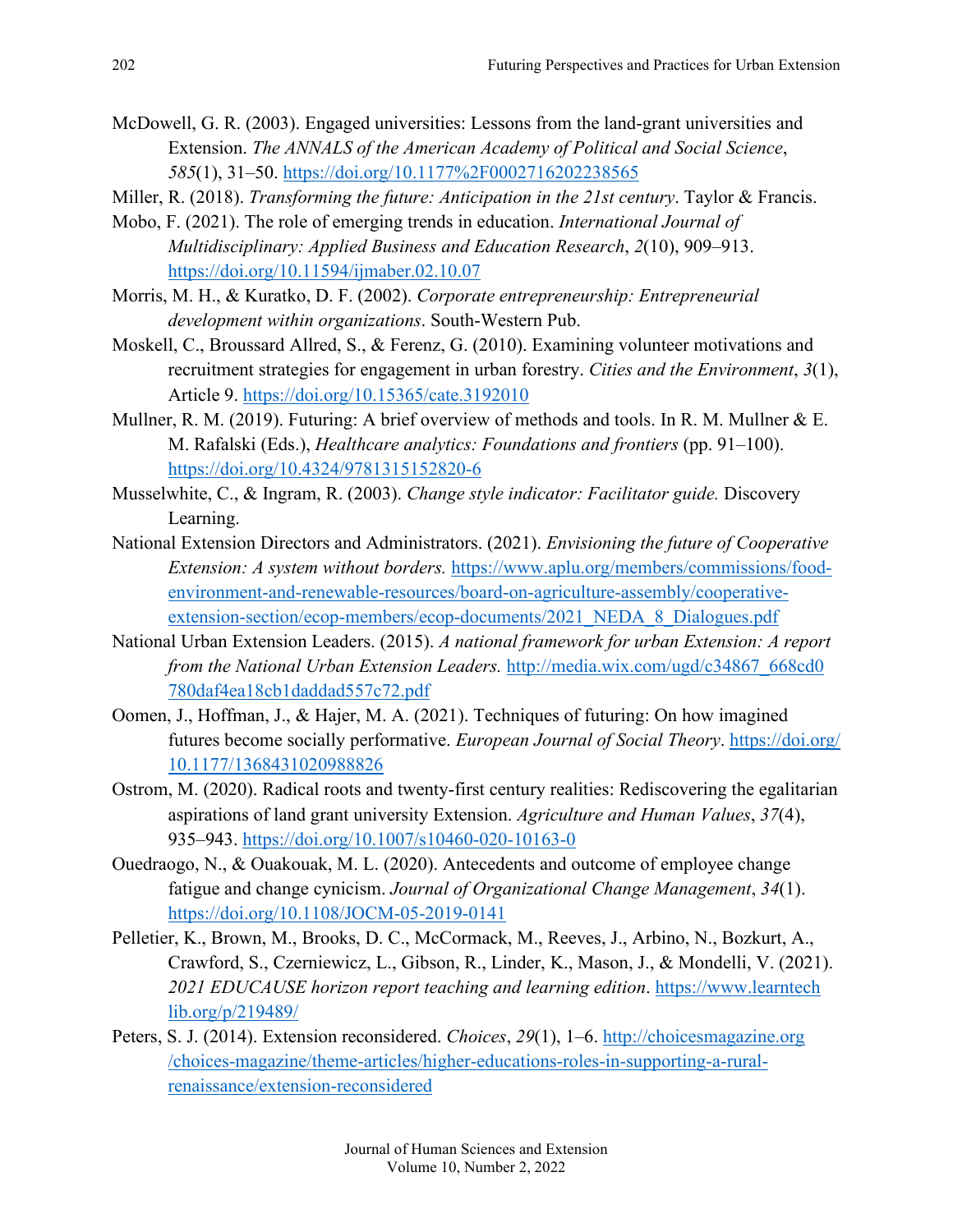- Poli, R. (Ed.). (2019). *Handbook of anticipation: Theoretical and applied aspects of the use of future in decision making*. Springer.<https://doi.org/10.1007/978-3-319-91554-8>
- Pollastri, S., Boyko, C., Cooper, R., Dunn, N., Clune, S., & Coulton, C. (2017). Envisioning urban futures: From narratives to composites. *The Design Journal*, *20*(Suppl. 1), S4365– S4377. <https://doi.org/10.1080/14606925.2017.1352933>
- Pouru-Mikkola, L., & Wilenius, M. (2021). Building individual futures capacity through transformative futures learning. *Futures*, *132*, Article 102804. [https://doi.org/10.1016/j](https://doi.org/10.1016/j.futures.2021.102804) [.futures.2021.102804](https://doi.org/10.1016/j.futures.2021.102804)
- Prabhakar, T., & Drayton, B. (2018). Reconciling the divide: A chat with Bill Drayton on social inclusion. *Social Space*, 28–31. [https://ink.library.smu.edu.sg/lien\\_research/134](https://ink.library.smu.edu.sg/lien_research/134)
- Prince, D. M., Hohl, B., Hunter, B. A., Thompson, A. B., Matlin, S. L., Hausman, A. J., & Tebes, J. K. (2019). Collective efficacy as a key context in neighborhood support for urban youth. *American Journal of Community Psychology*, *63*(1–2), 179–189. <https://doi.org/10.1002/ajcp.12311>
- Pruyt, E., Segers, J., & Oruc, S. (2011, August). The leadership game: Experiencing dynamic complexity under deep uncertainty. In J. M. Lyneis & G. P. Richardson (Eds), *Proceedings of the 29th International Conference of the System Dynamics Society*. System Dynamics Society.
- Quantcast. (2021). *Forrester research predictions 2022: Media and advertising*. <https://www.quantcast.com/resource/forrester-media-and-advertising-predictions/>
- Raposa, E. B., Dietz, N., & Rhodes, J. E. (2017). Trends in volunteer mentoring in the United States: Analysis of a decade of Census survey data. *American Journal of Community Psychology*, *59*(1–2), 3–14. <https://doi.org/10.1002/ajcp.12117>
- Rasmussen, W. D. (1989). *Taking the university to the people*. Iowa State University Press.
- Ruemenapp, M. A. (2017). America's changing urban landscape: Positioning Extension for success. *Journal of Human Sciences and Extension*, *5*(2). <https://scholarsjunction.msstate.edu/jhse/vol5/iss2/3/>
- Ruemenapp, M. A. (2018). *Factors influencing delivery of Cooperative Extension Service programs to urban audiences* (Publication No. 10932265) [Doctoral dissertation, Michigan State University]. ProQuest Dissertations or Thesis. <https://www.proquest.com/docview/2102545536>
- Schnapp, J. T. (2009). A preface to futurism (on the 100 year anniversary of the publication of the *Foundation and Manifesto of Futurism*). *Modernism/modernity*, *16*(2), 203–209.
- Seliverstova, Y. (2021). Workforce diversity management: A systematic literature review. *Strategic Management*, *26*(2), 3–11.<https://doi.org/10.5937/StraMan2102003S>
- Sharma, M., & Mody, K. (2021). *Change how work gets done.* Accenture. [https://www.accenture](https://www.accenture.com/us-en/insights/operations/future-ready-operations) [.com/us-en/insights/operations/future-ready-operations](https://www.accenture.com/us-en/insights/operations/future-ready-operations)
- Singh, A., Jha, S., Srivastava, D. K., & Somarajan, A. (2021). Future of work: A systematic literature review and evolution of themes. *Foresight, 24*(1), 99–125. [https://doi.org/10.11](https://doi.org/10.1108/FS-09-2020-0093) [08/FS-09-2020-0093](https://doi.org/10.1108/FS-09-2020-0093)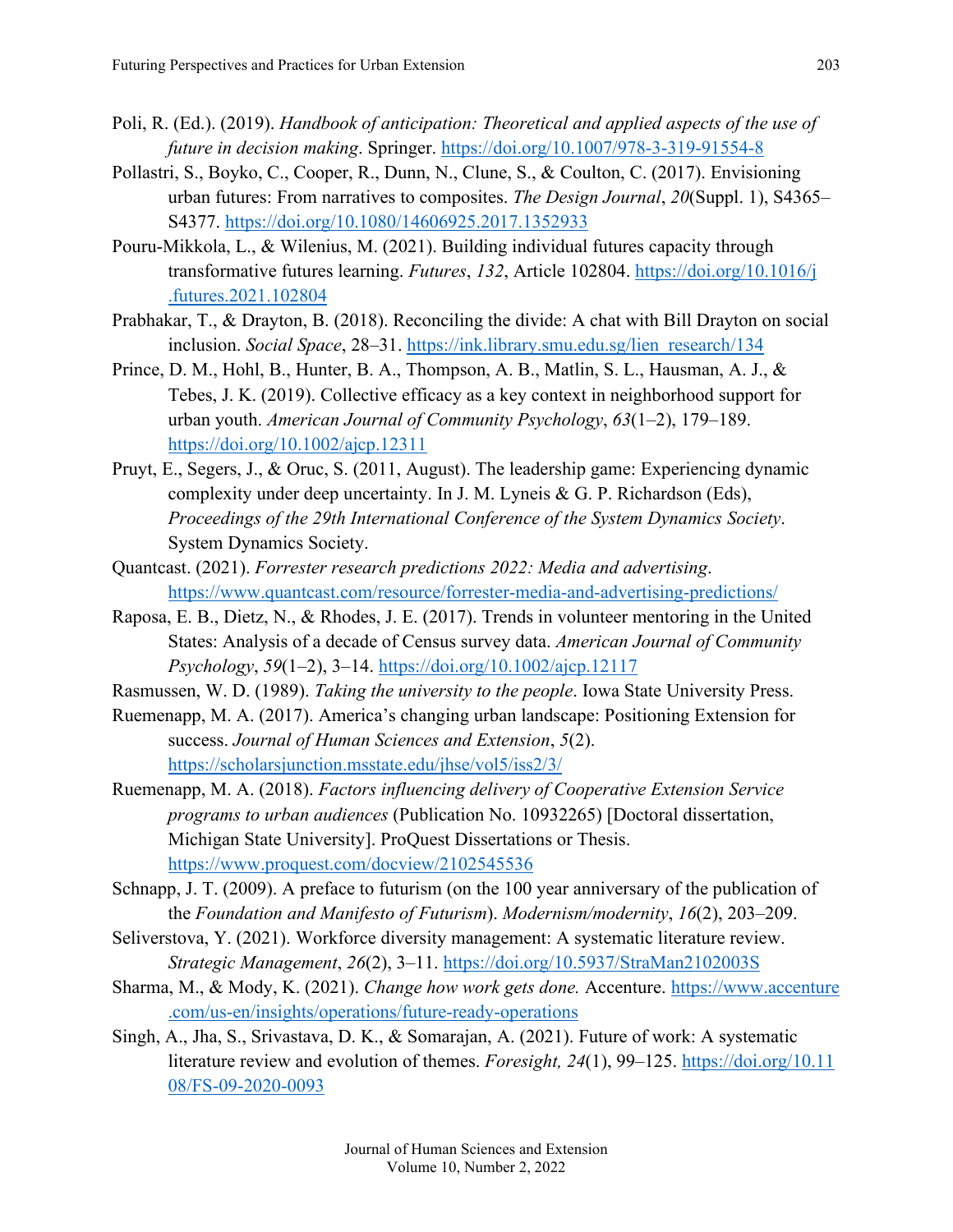- Siordia, C. (2020). Current population survey volunteer supplement data: Variance estimates by the replication method. *International Journal Volunteer Administration*, *34*(1). [https://www.ijova.org/docs/Siordia\\_Final\\_January\\_2020\\_1.pdf](https://www.ijova.org/docs/Siordia_Final_January_2020_1.pdf)
- Smith, M. H., Dasher, H. S., & Klingborg, D. J. (2005). A model for recruiting and training youth development volunteers in urban areas. *Journal of Extension*, *43*(5), Article 5FEA6. <https://archives.joe.org/joe/2005october/a6.php>
- Snowden, D. (2021). *Cynefin framework as at February 2021* [Image]. [https://cynefin.io/wiki](https://cynefin.io/wiki/Cynefin) [/Cynefin](https://cynefin.io/wiki/Cynefin)
- Snowden, D. J., & Boone, M. E. (2007, November). A leader's framework for decision making. *Harvard Business Review*, *85*(11). [https://helpinghumansystems.com/wp](https://helpinghumansystems.com/wp-content/uploads/2014/01/Snowden-and-Boone-Leaders-Framework-for-Decision-Making.pdf)[content/uploads/2014/01/Snowden-and-Boone-Leaders-Framework-for-Decision-](https://helpinghumansystems.com/wp-content/uploads/2014/01/Snowden-and-Boone-Leaders-Framework-for-Decision-Making.pdf)[Making.pdf](https://helpinghumansystems.com/wp-content/uploads/2014/01/Snowden-and-Boone-Leaders-Framework-for-Decision-Making.pdf)
- Spanier, G. B. (1999). Enhancing the quality of life: A model for the 21st-century land-grant university. *Applied Developmental Science*, *3*(4), 199–205. [https://doi.org/10.1207/s15](https://doi.org/10.1207/s1532480xads0304_3) [32480xads0304\\_3](https://doi.org/10.1207/s1532480xads0304_3)
- Sterling Volunteers. (2021, March 3). Key trends in navigating the changing volunteer landscape. *Sterling Volunteers*. [https://www.sterlingvolunteers.com/blog/2021/03/key](https://www.sterlingvolunteers.com/blog/2021/03/key-trends-in-navigating-the-changing-volunteer-landscape/)[trends-in-navigating-the-changing-volunteer-landscape/](https://www.sterlingvolunteers.com/blog/2021/03/key-trends-in-navigating-the-changing-volunteer-landscape/)
- Stouten, J., Rousseau, D. M., & De Cremer, D. (2018). Successful organizational change: Integrating the management practice and scholarly literatures. *Academy of Management Annals*, *12*(2), 752–788. <https://doi.org/10.5465/annals.2016.0095>
- The Millennium Project. (2017). *15 global challenges*. [https://www.millennium-project.org](https://www.millennium-project.org/projects/challenges) [/projects/challenges](https://www.millennium-project.org/projects/challenges)
- Toffler, A. (1970). *Future shock*. Bantam Books.
- UNESCO. (n.d.). *Futures literacy*.<https://en.unesco.org/futuresliteracy/about>
- Urban Task Force. (1996). *Urban Extension: A national agenda*. ECOP National Extension Urban Task Force.
- Urry, J. (2016). *What is the future?* John Wiley & Sons.
- U.S. Department of Agriculture. (1983, April). *Challenge and change: A blueprint for the future.*  [https://books.google.com/books/about/Challenge\\_and\\_change.html?id=CU0fblP6ZAMC](https://books.google.com/books/about/Challenge_and_change.html?id=CU0fblP6ZAMC&hl=en) [&hl=en](https://books.google.com/books/about/Challenge_and_change.html?id=CU0fblP6ZAMC&hl=en)
- Van Beurden, E. K., Kia, A. M., Zask, A., Dietrich, U., & Rose, L. (2013). Making sense in a complex landscape: How the Cynefin framework from complex adaptive systems theory can inform health promotion practice. *Health Promotion International*, *28*(1), 73–83. <https://doi.org/10.1093/heapro/dar089>
- VanderBerg, G. (1983). *Extension in the '80s: A perspective for the future of the Cooperative Extension Service – A report of the Joint USDA-NASULGC Committee on the future of Cooperative Extension*. University of Wisconsin, Cooperative Extension Service*.*
- Warnock, P. (1985). Creativity: Extension's future. *Journal of Extension 23*(3), Aritcle 3FEA1. <https://archives.joe.org/joe/1985fall/a1.php>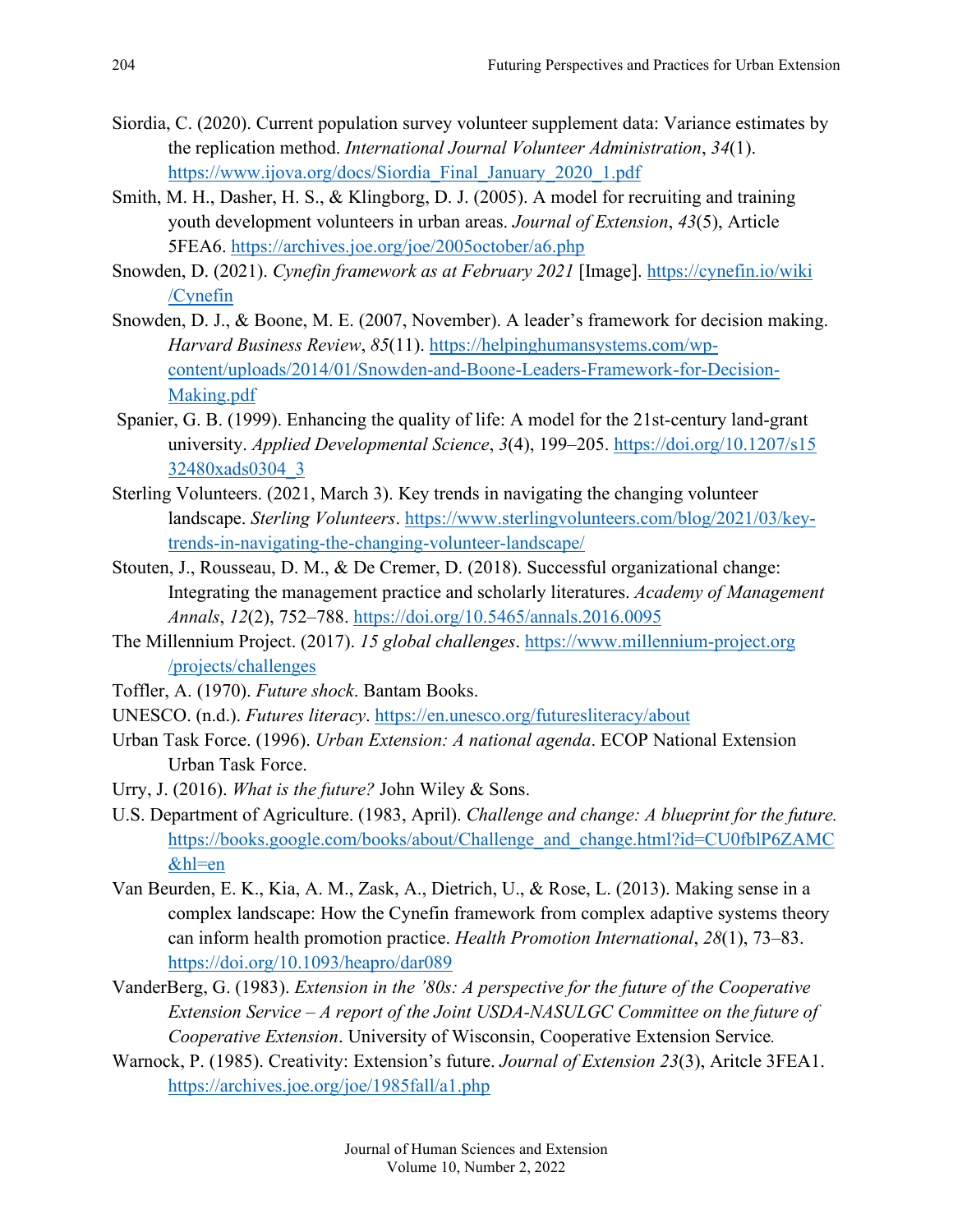Ways, M. (1964). The era of radical change. *Fortune*, *64*(5).

- Yamashita, T., López, E. B., Soligo, M., & Keene, J. R. (2017). Older lifelong learners' motivations for participating in formal volunteer activities in urban communities. *Adult Education Quarterly*, *67*(2), 118–135. <https://doi.org/10.1177/0741713616688957>
- Young, J. A., & Jones, K. (2017). Urban Extension–reflections on the past–a look to the future. *Journal of Human Sciences and Extension*, *5*(2), 145–157. <https://scholarsjunction.msstate.edu/jhse/vol5/iss2/11/>

*Julie Fox, Ph.D., is an Associate Professor with The Ohio State University College of Food,* Agricultural & Environmental Sciences (CFAES). Fox serves on Ohio State's Extension Leadership Team as Director of Strategic Initiatives and Urban Engagement. She is a former National Urban Extension Leaders steering council member. Please direct correspondence to Julie Fox at [fox.264@osu.edu.](mailto:fox.264@osu.edu)

*Solomon Garner* is an Ohio State University graduate student in the College of Food, Agricultural, & Environmental Sciences (CFAES), Department of Agricultural Communication, Education, and Leadership (ACEL). He serves as a Graduate Research Associate with OSU Extension, Strategic Initiatives and Urban Engagement.

#### **Acknowledgment**

The authors acknowledge Michelle Gaston, Ohio State University Extension, for her assistance in editing and formatting this article.

#### **Resources**

#### **Futuring**

*Aspen Institute Commission on Information Disorder.* 

[https://www.aspeninstitute.org/programs%E2%80%8C/com%E2%80%8C%E2%80%8C](https://www.aspeninstitute.org/programs%E2%80%8C/com%E2%80%8C%E2%80%8Cmission-on-information-disorder/) [mission-on-information-disorder/](https://www.aspeninstitute.org/programs%E2%80%8C/com%E2%80%8C%E2%80%8Cmission-on-information-disorder/)

Bob Johansen Trilogy of books

- *Leaders Make the Future: Ten New Leadership Skills for an Uncertain World*
- *The New Leadership Literacies: Thriving in a Future of Extreme Disruption and Distributed Everything*
- *Full-Spectrum Thinking: How to Escape Boxes in a Post-Categorical Future* features a new mindset to consider

Finley, T., Bailey K., Davis, H., Gansky, B., Guttman-Slater, E., Olivarez, A., & Weidinge, R. (2019). *Equitable Futures Toolkit*. The Institute for the Future. [https://www.iftf.org/file%E2%80%8Cadmin/user\\_upload/images/people/f4g/IFTF\\_equita](https://www.iftf.org/file%E2%80%8Cadmin/user_upload/images/people/f4g/IFTF_equitable_futures_toolkit_031219.pdf) [ble\\_futures\\_toolkit\\_031219.pdf](https://www.iftf.org/file%E2%80%8Cadmin/user_upload/images/people/f4g/IFTF_equitable_futures_toolkit_031219.pdf)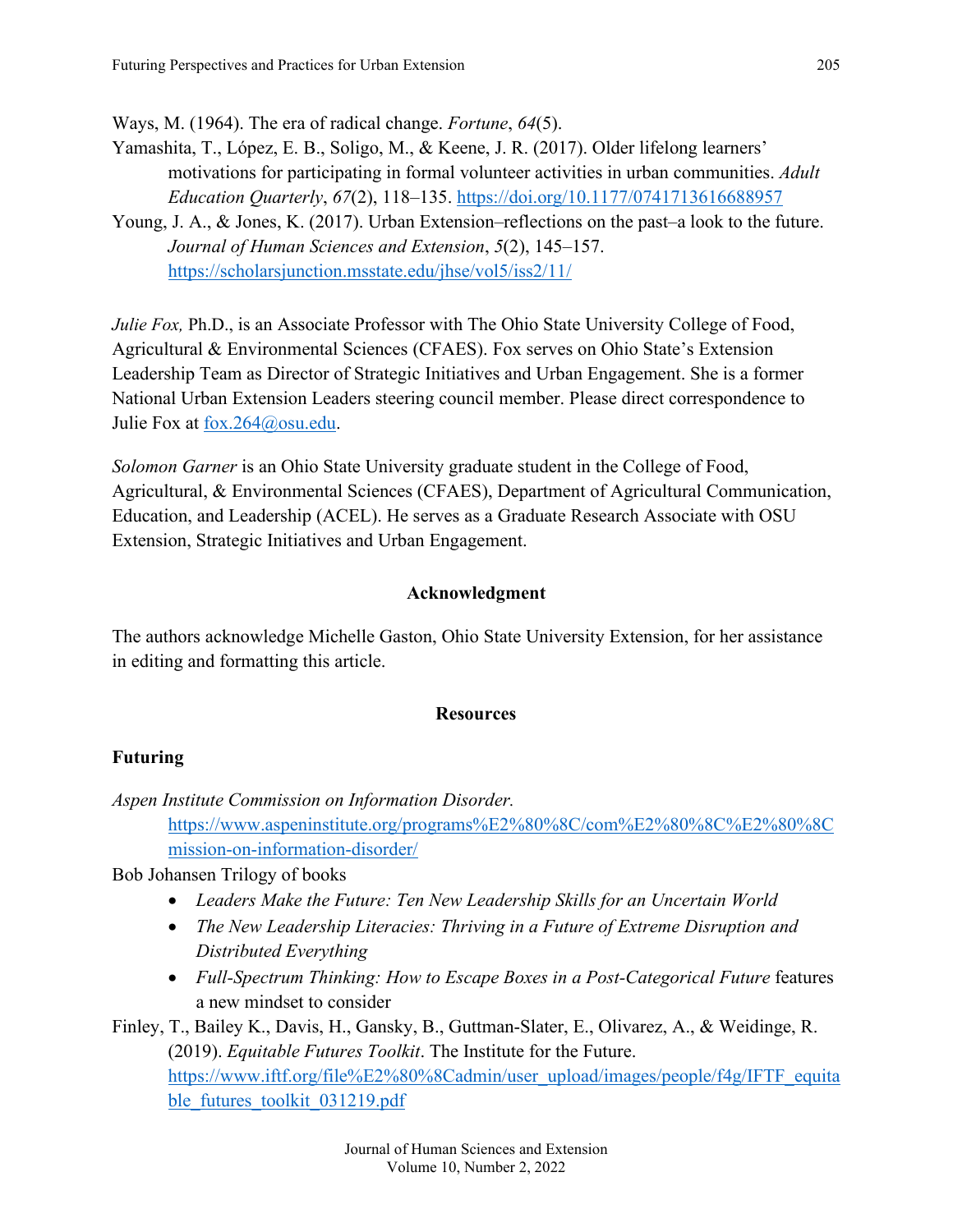O'Sullivan, K. (2020). *Business 2020: Decision-making Approach & Practices*. Knowledge Compass. [https://knowledgecompass.com/business-2020-decision-making-approach](https://knowledgecompass.com/business-2020-decision-making-approach-practices/)[practices/](https://knowledgecompass.com/business-2020-decision-making-approach-practices/)

*The Millennium Project.* <https://www.millennium-project.org/>

The Millennium Project is a global participatory think tank established in 1996 under the American Council for the United Nations University. The group published 19 editions of *The State of Future*, established a Global Futures Intelligence System, and created tools for exploring multiple futures.

UNESCO. *Futures Literacy*.<https://en.unesco.org/futuresliteracy/about>

*VUCA* (volatility, uncertainty, complexity, and ambiguity)

*VUCA* was introduced by the U.S. Army War College (Gerras et al., 2010; Magee, 1998) to describe a turbulent environment. The VUCA model has been applied and adapted by businesses and academia (Baran & Woznyj, 2021). It has even been flipped when Johansen (2012) proposed that the best VUCA leaders are characterized by vision, understanding, clarity, and agility.

#### **Urban Context**

- *City Leadership Initiative*. Harvard and Bloomberg.<https://www.cityleadership.harvard.edu/> *Future of Cities Conversations* [YouTube series]. Norman Foster Foundation. [https://www.nor](https://www.normanfosterfoundation.org/the-norman-foster-foundation-presents-the-future-of-cities-conversations-series) [manfosterfoundation.org/the-norman-foster-foundation-presents-the-future-of-cities](https://www.normanfosterfoundation.org/the-norman-foster-foundation-presents-the-future-of-cities-conversations-series)[conversations-series](https://www.normanfosterfoundation.org/the-norman-foster-foundation-presents-the-future-of-cities-conversations-series)
- *[National Association of Counties Large Urban County Caucus](https://www.naco.org/advocacy/large-urban-county-caucus)*. <https://www.naco.org/advoca%E2%80%8Ccy/large-urban-county-caucus>
- United Nations Habitat. *Urban Agenda*.<https://unhabitat.org/about-us/new-urban-agenda>
- *Urban Complex* [podcast]. [https://podcasts.apple.com/us/podcast/the-urban-complex/id15473](https://podcasts.apple.com/us/podcast/the-urban-complex/id15473%E2%80%8C38947) [38947](https://podcasts.apple.com/us/podcast/the-urban-complex/id15473%E2%80%8C38947)

*Urban Innovation*. National League of Cities.<https://www.nlc.org/initiative/urban-innovation>

Forbes Insights. *Futures in Focus* [podcast series]. [https://podcasts.apple.com/us/podcast/futures](https://podcasts.apple.com/us/podcast/futures-in-focus/id1454315126)[in-focus/id1454315126](https://podcasts.apple.com/us/podcast/futures-in-focus/id1454315126)

#### **Urban Extension**

National Urban Extension Leaders. (2019). *National urban Extension initiative: Implementation plan.* [https://urban.extension.org/wp-content/uploads/2019/09/NUEL-Implementation-](https://urban.extension.org/wp-content/uploads/2019/09/NUEL-Implementation-Plan.pdf)[Plan.pdf](https://urban.extension.org/wp-content/uploads/2019/09/NUEL-Implementation-Plan.pdf)

*National Urban Extension Leaders*. <https://nuel.extension.org/>

*Urban Extension Library* (including conference proceedings). [https://urban-extension.cfaes.ohio](https://urban-extension.cfaes.ohio-state.edu/library)[state.edu/library](https://urban-extension.cfaes.ohio-state.edu/library)